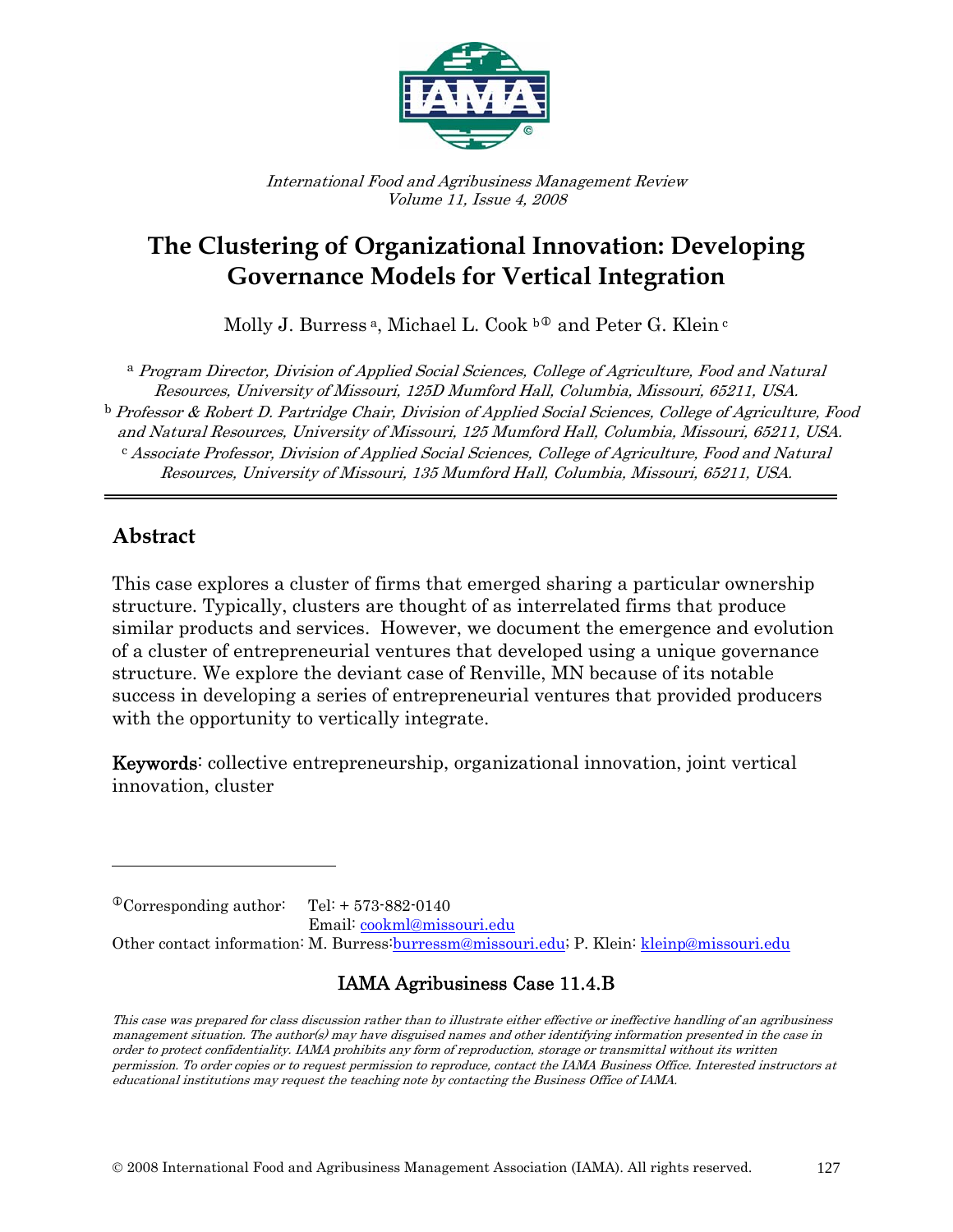# **Introduction**

As farmers began expanding production and buying-up land throughout the 1970s, Renville area farmers realized horizontal expansion of their farming operation through the acquisition of additional acreage would not allow their community to prosper. Expanding farm size meant a dwindling number of farm families, making it difficult to maintain adequate infrastructure. For many communities across the Midwest, agricultural prosperity led to the demise of Main Street. But one rural community sought a revival.

While some rural communities attempt to lure factories and industry to locate in their area, this strategy failed to work for Renville. Undaunted, Renville area farmers began to develop a unique model of producer ownership. Producers have consistently chosen to pursue this collective entrepreneurial strategy rooted in joint vertical integration and organizational innovation. Farmers began to develop their joint vertical integration strategy by chance when a local processor shut down. Over the next 25 years, these local producers developed business experience, professional contacts, and a well-seasoned network of fellow investors to support investments in processing and marketing facilities.

To minimize high levels of investment and risk inherent in their ventures, these entrepreneurs developed an innovative organizational form: the New Generation Cooperative (NGC). This organizational form attracted many investors through the creation of investment incentives inaccessible to traditional forms of producer group action. After two well-publicized, profitable NGC ventures, farmers decided to pursue a similar strategy for several of the crops in their rotation. They joined together to identify opportunities to add value to a variety of their crops—primarily sugarbeets, corn, and soybeans. What began by chance after the closing of a sugarbeet processing facility, evolved into an interconnected agglomeration of local agribusinesses with a similar governance structure.

### **Clustering of an Organizational Innovation**

Clustering of economic activity is widely recognized as resulting in economies of agglomeration. The great Alfred Marshall, in his classic text on economics, transformed the economic way of thinking by suggesting the existence of economies external to the firm that may be captured as a result of co-location. Due to proximity, firms may capture benefits from their industrial environment. Whether positing that firms co-locate for consumer convenience, from the sharing of a pool of laborers with specialized skills, or by borrowing innovative ideas, economists have long recognized the benefits of clustering (Marshall, 1890; Porter, 1998; Fujita, Krugman and Venables, 2001).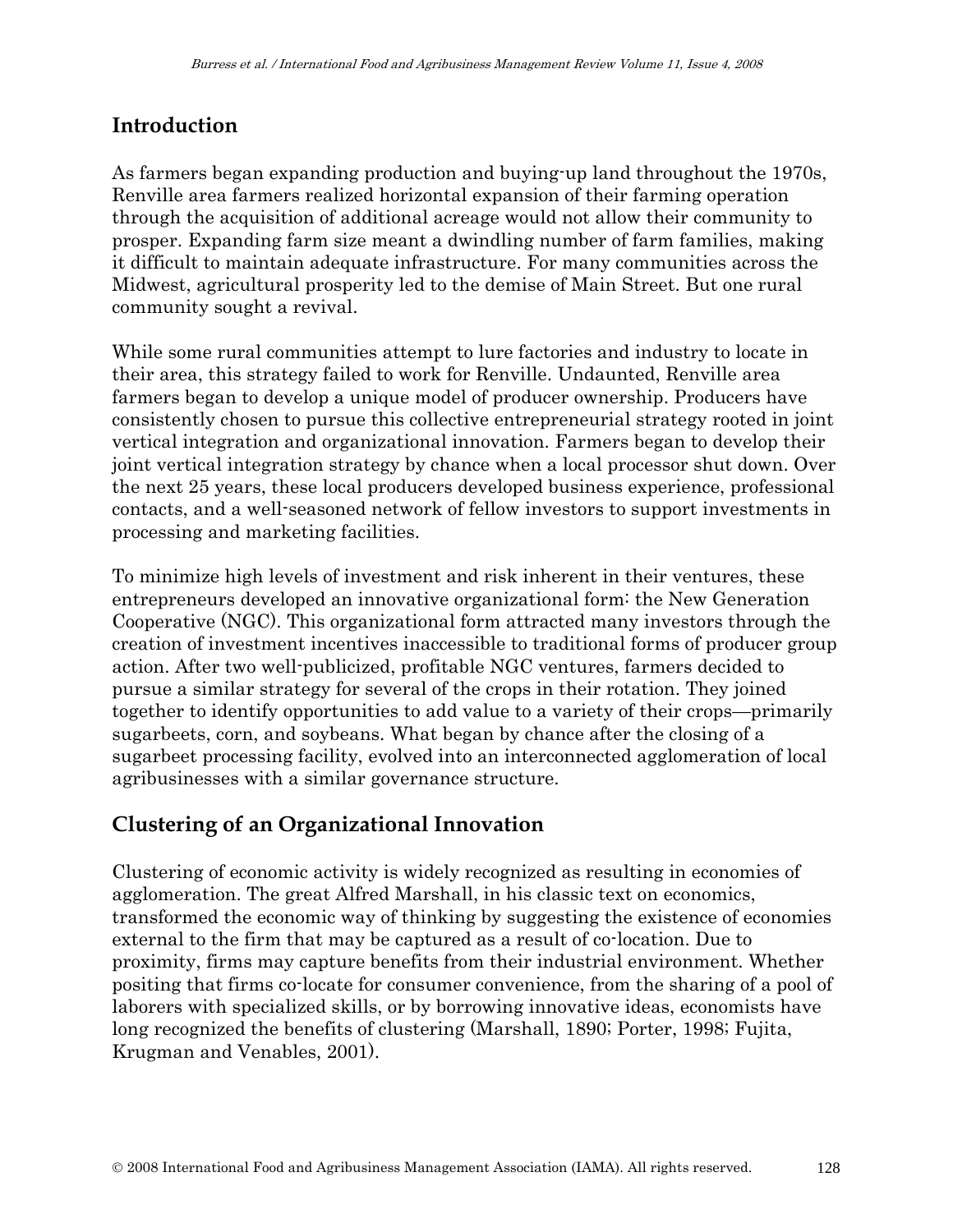Economists often focus on clusters as "geographic concentrations of interconnected companies and institutions in a particular field" (Porter, 1998). In doing so, interrelated firms that produce similar products and services capture their attention. Recently, however, there has been a growing interest in the economic benefits derived from the clustering of certain organizational forms (Thompson, 2003). What agglomeration economies are available to groups of firms sharing key organizational or managerial characteristics though producing a variety of products? How do organizational clusters develop?

# **A Cluster of New Generation Cooperatives in Renville**

This case explores the adoption and diffusion of a unique organizational innovation that led to the development of a cluster of firms sharing a common governance structure, the NGC. It is a story of a rural community, a set of complementary agricultural resources, and an innovative and industrious people. These entrepreneurs leveraged their resources and social capital to form a "cluster" of NGCs, a process widely described as the "Renville Phenomenon." Unlike the typical industry cluster, this cluster is based not on a product, market segment, or technology, but on a particular set of organizational arrangements. Renville's unique model of producer ownership became so popular that the town of Renville began charging observers – coming from as far away as Brazil, Japan, Australia, and several European countries – \$25 per person to observe Renville's business and community structure.

We begin by describing Renville County, Minnesota, presenting a snapshot of its success. To understand the roots and development of this phenomenon, we then trace this organizational innovation from its inception. We follow with a description of the unique aspects of the NGC governance model developed. Finally, we describe the proliferation of a series of interconnected NGCs developed in the Renville area and question what key elements led to the development of this organizational cluster.

### **Renville County, Minnesota**

Located in Minnesota's western Corn Belt, Renville County is home to more than 1,500 family farms (Exhibit 1). Average farm size is 570 acres. The average market value of products sold per farm is over \$270,000 (Exhibit 2). In 2002, Renville ranked number one in Minnesota in acres of corn for grain and soybeans with 247,053 and 245,244 acres, respectively. Renville County also ranked third in the state in acres of sugarbeets harvested with slightly more than 48,000 acres (National Agricultural Statistics Service, 2002).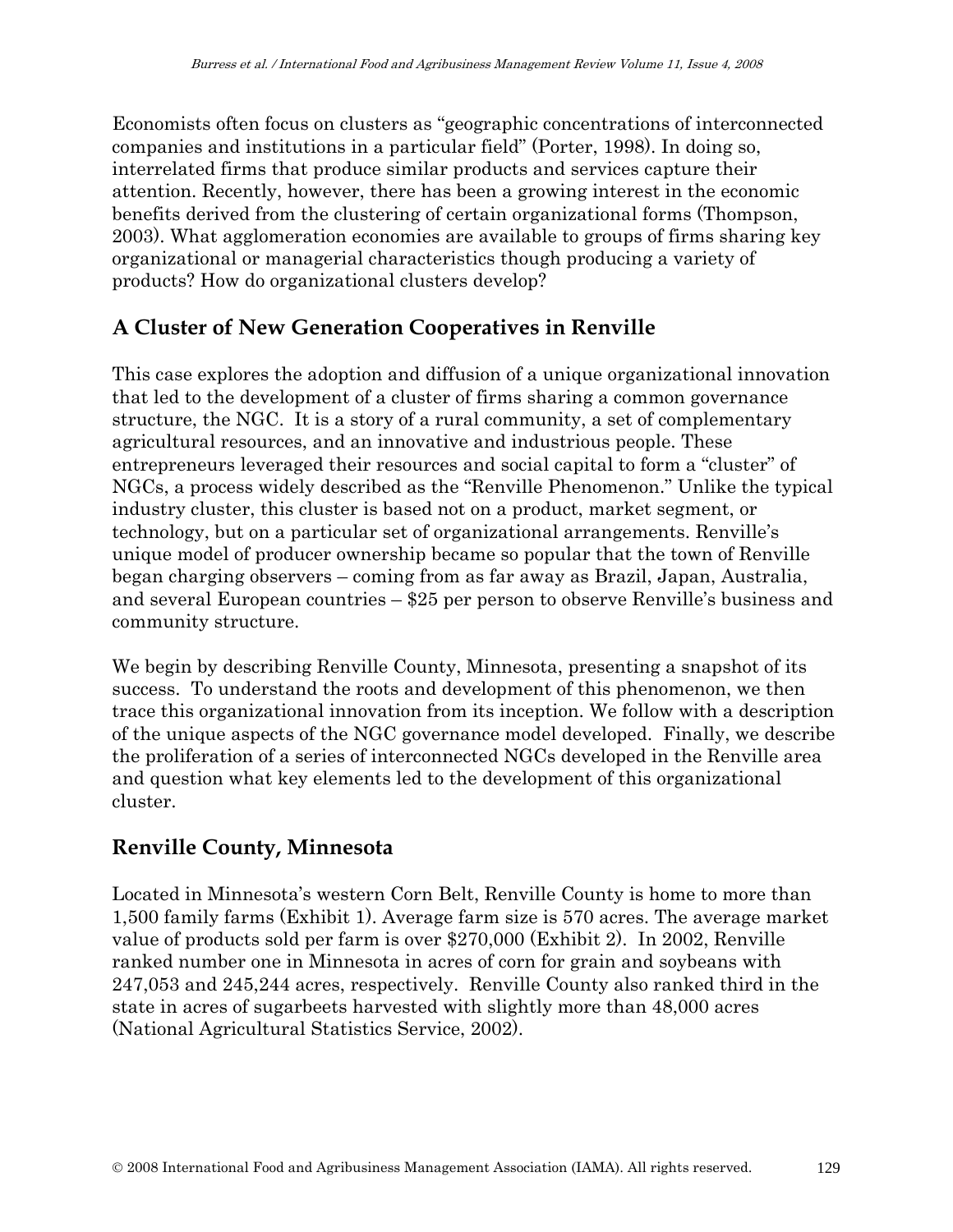

Source: [http://www.co.renville.mn.us/index.asp?Type=B\\_BASIC&SEC={19D19153-9853-4F0E-AD69-](http://www.co.renville.mn.us/index.asp?Type=B_BASIC&SEC=%7B19D19153-9853-4F0E-AD69-F7179CDB1241%7D) [F7179CDB1241}](http://www.co.renville.mn.us/index.asp?Type=B_BASIC&SEC=%7B19D19153-9853-4F0E-AD69-F7179CDB1241%7D) 

Exhibit 2: Average Value of Agricultural Products Sold per Farm: 2002

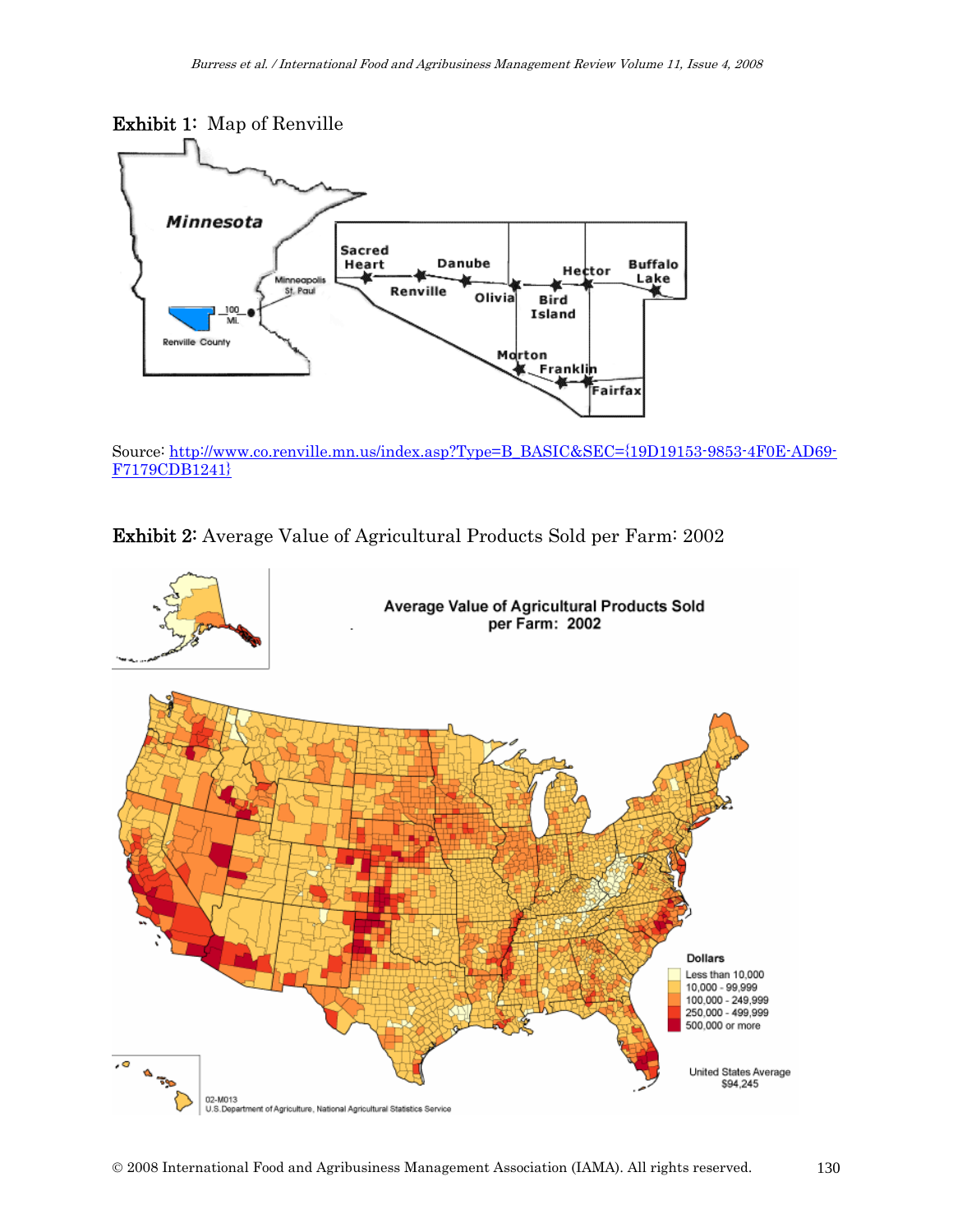The State of Minnesota leads the nation in acres of sugarbeets planted, with approximately 486,000 acres planted in 2004. Minnesota is also a top producer of corn and soybeans, ranking fourth in the nation in acres of corn and third in the nation in acres of soybeans planted. Average farm size in Minnesota is about 340 acres, compared to the U.S. average of 441 acres. The average value of agricultural products sold per farm is \$106,083, above the U.S. average of \$94,245 (National Agricultural Statistics Service, 2002).

Renville's land is productive. However, transportation costs often put area farmers at a commodity trading or marketing disadvantage. Barge terminals on the Mississippi River and processing mills in the Twin Cities are some 100 miles away. Rail service is relatively expensive and unreliable. Therefore, "farmers pay close attention when there is talk of increasing the value of their corn and reducing the costs of transportation" (Gerber, 1996). Nonetheless, Renville is widely recognized as a highly innovative community, one where producers experiment with the latest technologies and business arrangements. Starting in the early 1990s, Renville County became known for numerous progressive and innovative producer owned and controlled cooperatives. Seven of these were of the configuration called the NGC. The NGCs included Southern Minnesota Beet Sugar Cooperative (SMBSC), Minnesota Corn Processors (MCP), ValAdCo, Golden Oval Eggs (GOE), Churchill Cooperative, Phenix Biocomposites, and MinAqua Fisheries Cooperative. The City of Renville, home to four NGCs, bills itself as America's "Cooperative Capital."

With 841 cooperatives and 185 credit unions, Minnesota is one of the nation's leaders in terms of the number of organizations in the state using the cooperative form of governance. About half of these cooperatives are agricultural cooperatives. Studies indicate Minnesota is home to 311 cooperatives, generating \$6.07 billion in revenues and 79,363 jobs. The economic impact of these cooperatives organizations is estimated at \$10.89 billion (Folsom, 2003).

Minnesota also leads the nation in NGCs as the home of at least 42 organizations with this unique governance structure (North Dakota is second, with 33, and Iowa ranks third, with 31.) (Merrett, et al., 2003). Minnesota became a hotbed for NGC investment in the 1990s, but the roots of this collective entrepreneurial movement began decades before, with a collective investment in sugarbeets. We delve into the historic development of this organizational form to uncover the origin of what would become a cluster of organizational innovation.

### **Renville's First NGC: Southern Minnesota Beet Sugar Cooperative**

Renville's first NGC was a sugarbeet processing facility built on the edge of town in 1974. The "new generation" governance structure was a little known concept. And, Minnesota was a relatively small player in the sugarbeet industry. So, how and why did this new generation sugarbeet cooperative emerge in the small town of Renville?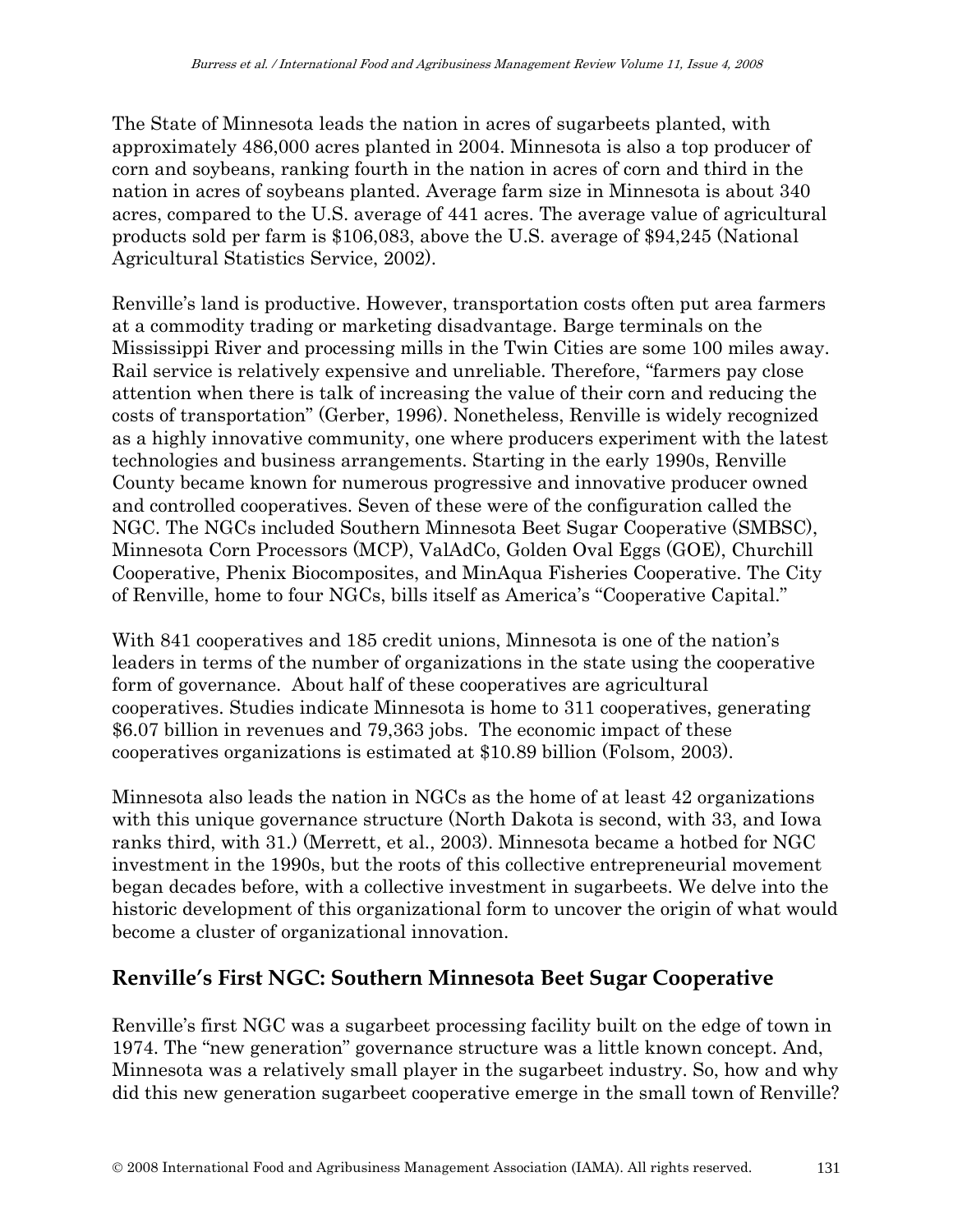Part of the answer lies in the hands of a few farmers who had added a profitable, alternative crop to their rotation years before and in a series of investments that would leave farmers with equipment of little value if sugarbeets were to be pulled from their rotation. In the next few paragraphs, we explore the roots of Minnesotan producers' investment in sugarbeets, the specific nature of those investments, and the process by which producers chose the NGC model. Understanding these elements of Renville's history and the success of early NGC pioneers allows us to begin to describe the process by which a cluster of NGCs developed in midwest Minnesota.

In 1906, a sugar processing plant opened in Chaska, Minnesota, near Minneapolis (Exhibit 3). Growers who delivered to the plant were primarily from southern Minnesota (Minnesota Historical Society). However, in 1918, a farmer from northwestern Minnesota, in the Red River Valley, sent sugarbeets to the Chaska factory. Within a few years, other farmers from the Red River Valley were also producing small crops of sugarbeets to be sent to Chaska (University Archives). In the early 1920s, Red River Valley growers convinced the Minnesota Sugar Company to build a plant in their area on the condition area farmers help finance the project (Kotov, 2001).

In 1925, Minnesota Sugar was purchased by an investor-owned firm that would later become American Crystal Sugar Company (Kotov, 2001). Farmers came together to organize a bargaining association, Southern Minnesota Beet Growers Association (SMBGA), to represent sugarbeet growers in negotiations with American Crystal Sugar (ACS) (Trucano, 1997). Southern Minnesota growers continued to deliver their beets to the ACS facility in Chaska.

As processing capacity grew, growers began to increase sugarbeet production. Local processing capacity was crucial to the economic success of sugarbeet farms. To achieve greater production efficiency, farmers invested in specialized equipment such as defoliators and harvesters. This equipment was not used in other crop rotations, including corn and soybean. The absence of a processing facility in the area would leave farmers owning equipment of little alternative value. Proximity was also crucial to sugarbeet growers. Long hauls usually reduce grower returns, not only in terms of transportation costs but also in terms of lost sucrose content. Grower payments are generally based on the "extractable sucrose content of their beets" (Cattanach, Dexter and Oplinger, 1991). And, sucrose content declines quickly after harvesting, depending upon piling and temperature conditions (Brester and Boland., 2004).

Domestic agricultural policy played an important role in sugarbeet industry growth during the Post World War II period. The Sugar Act of 1948 supported domestic sugar prices and, consequently, production. This act, which remained in effect until 1974, established domestic and import quotas (Minnesota Historical Society).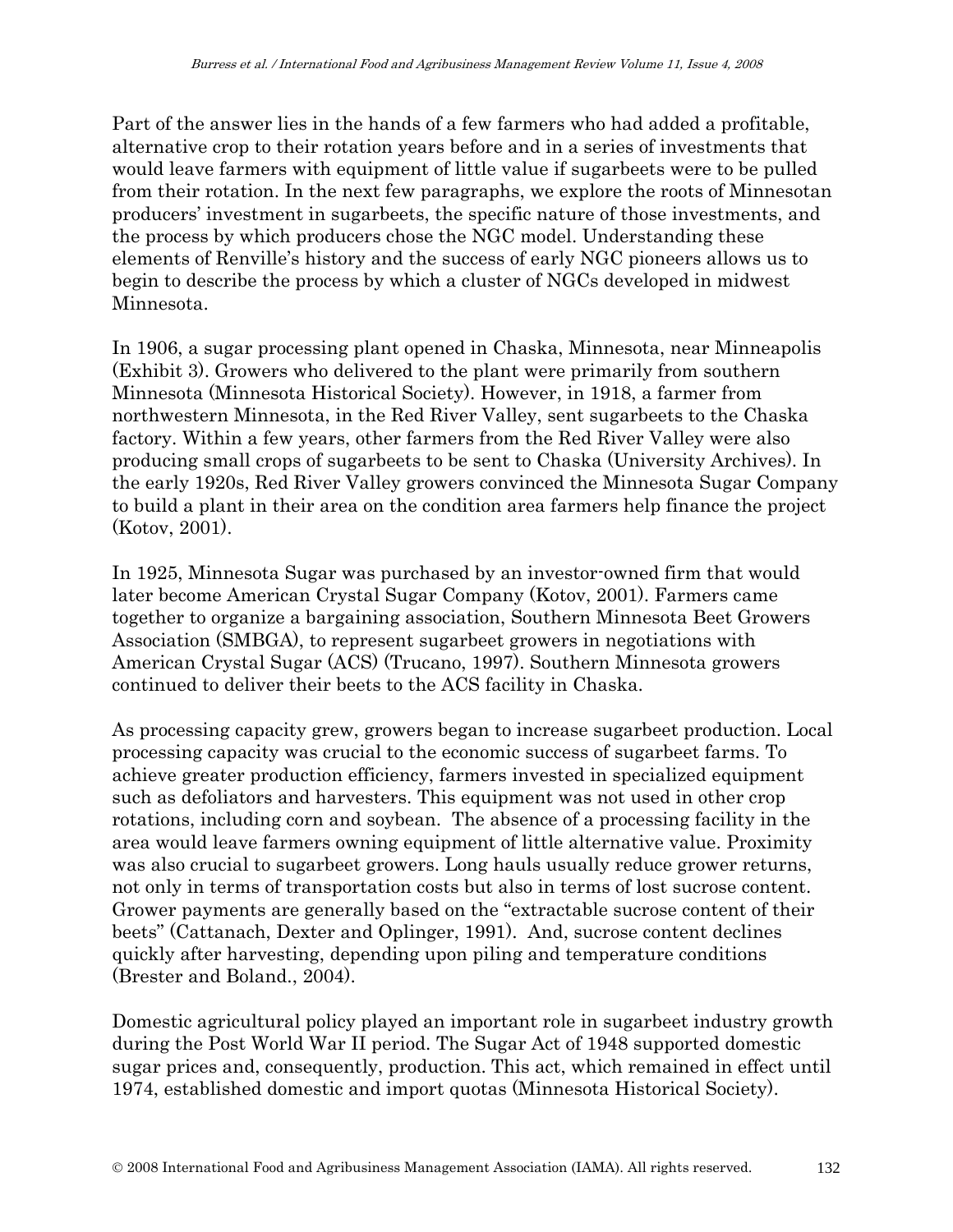|              |  |  |  | <b>Exhibit 3:</b> Timeline of the Early Years: Southern Minnesota Beet Sugar Cooperative |  |  |
|--------------|--|--|--|------------------------------------------------------------------------------------------|--|--|
| $\mathbf{v}$ |  |  |  |                                                                                          |  |  |

| Year | Event                                                                                                                                                                                                                                                                                                                                                             |
|------|-------------------------------------------------------------------------------------------------------------------------------------------------------------------------------------------------------------------------------------------------------------------------------------------------------------------------------------------------------------------|
| 1906 | Sugarbeet plant opens in Chaska, MN                                                                                                                                                                                                                                                                                                                               |
| 1941 | Southern Minnesota Beet Growers Association formed to represent sugarbeet<br>growers in southern Minnesota in negotiations with American Crystal Sugar                                                                                                                                                                                                            |
| 1960 | Sugarbeets continue to be an important crop in the region, despite growing<br>concern that government support for the sugar industry may be waning                                                                                                                                                                                                                |
| 1971 | Chaska Plant Closes                                                                                                                                                                                                                                                                                                                                               |
| 1972 | Growers in southern Minnesota begin organizing to build their own processing<br>facility in Renville, MN to be named Southern Minnesota Beet Sugar<br>Cooperative                                                                                                                                                                                                 |
| 1973 | Growers in Red River Valley buy remaining American Crystal Sugar facilities<br>and convert the company to a cooperative<br>Southern Minnesota Beet Sugar Cooperative signs a joint management<br>agreement with American Crystal Sugar                                                                                                                            |
| 1974 | Southern Minnesota Beet Sugar Cooperative must delay plans to open their<br>factory due to construction delays and the uncertainty of financing arrangements                                                                                                                                                                                                      |
| 1975 | Southern Minnesota Beet Sugar Cooperative begins processing sugarbeets, but<br>their success was fraught with management and technical problems                                                                                                                                                                                                                   |
| 1976 | Southern Minnesota Beet Sugar Cooperative and American Crystal Sugar<br>consider a merger<br>Merger proposal fails to receive 2/3 vote among American Crystal Sugar<br>shareholders                                                                                                                                                                               |
| 1977 | Proposed merger with American Crystal Sugar is defeated again<br>Southern Minnesota Beet Sugar Cooperative's financial backers fought to "cut"<br>their losses" and withdraw from the Renville processing facility<br>Some growers decided not to plant their contracted acreage                                                                                  |
| 1978 | Southern Minnesota Beet Sugar Cooperative hires their own management team<br>and amends bylaws to penalize growers who did not plant their full 1977 crop<br>Southern Minnesota Beet Sugar Cooperative finally signs a long-term loan<br>agreement that was achieved with the help of a loss-sharing agreement between<br>construction lenders and the contractor |
| 1980 | Second year of successful operations at Southern Minnesota Beet Sugar<br>Cooperative                                                                                                                                                                                                                                                                              |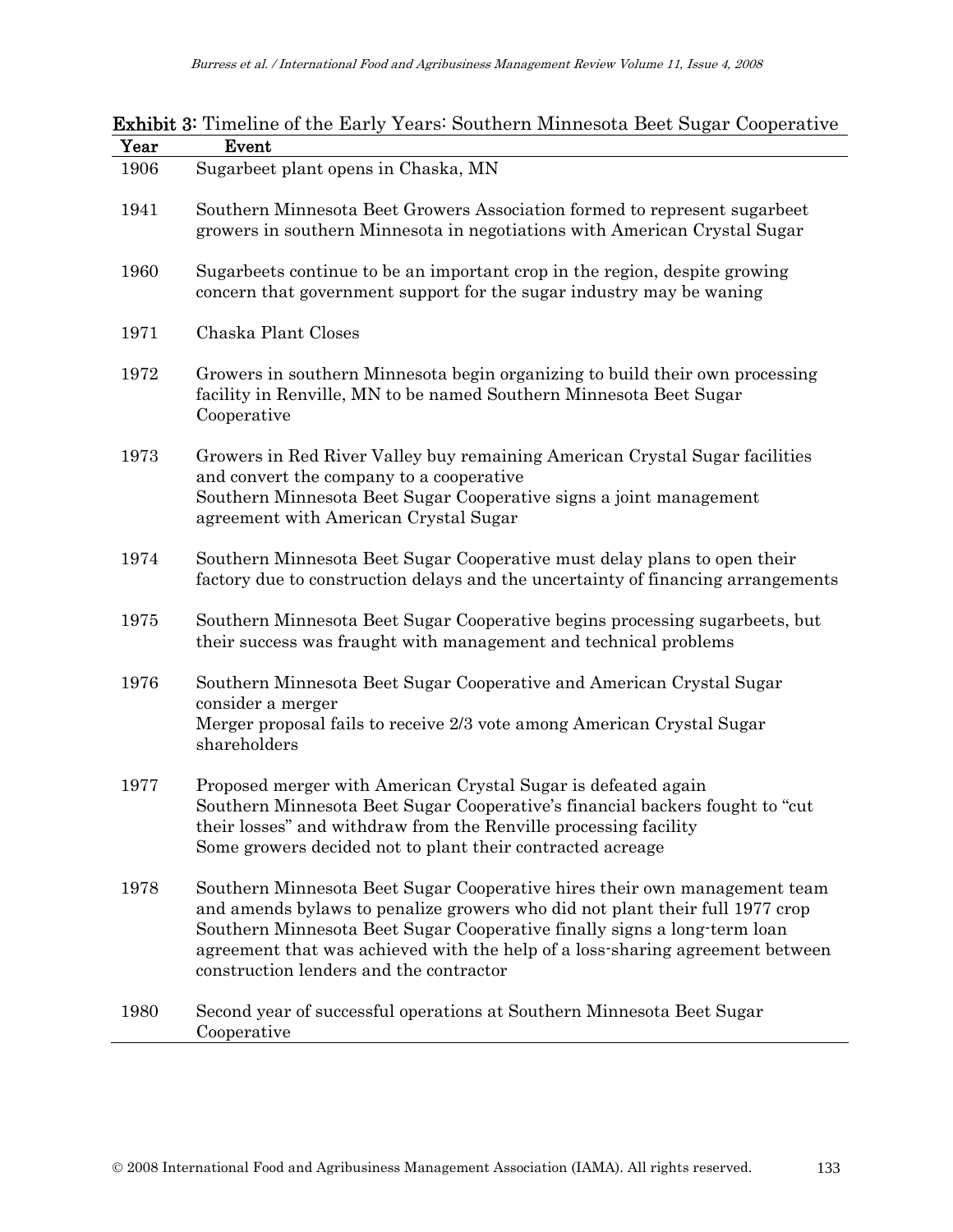Foreign policy also played a role in sugar production decisions. While sugar is produced in almost every country, cane producers have a cost of production advantage. When trade ceased between the United States and Cuba in the early 1960s, the US sugar industry hoped they would see a boost in their production quotas (Minnesota Historical Society). However, sugar imports from other nations made up the shortfall. American Crystal Sugar's strategic reaction was retrenchment, selling off what assets they could and closing plants that were too unattractive to be purchased. This is the volatile, excess capacity, low-margin environment in which the domestic industry found itself in the late 1960s.

By the early 1970s, Renville area growers had a substantial investment in sugarbeet equipment. Nevertheless, the Chaska plant, to which southern Minnesotan growers delivered, was an aging facility. Citing "small size, obsolescence, high cost of freighting beets, and the cost of renovating and adding pollution controls," ACS announced its decision to close the Chaska plant in 1971 (Southern Minnesota Sugar Cooperative). Sugarbeet growers in southern Minnesota were left without a market for their sugarbeets (Exhibit 4 and 5).

The SMBGA began the search for a sugar-manufacturing firm willing to build a processing facility in southern Minnesota. SMBGA approached several established companies including Michigan Sugar Company, Utah and Idaho Sugar Company, Amalgamated Sugar, C&H, Cargill, General Mills, Pillsbury, and International Multifoods. The companies' responses were generally consistent: returns on

Exhibit 4: Acres of Sugarbeets Planted in Select States as a percent of US Total Acres Planted, 1924-2004

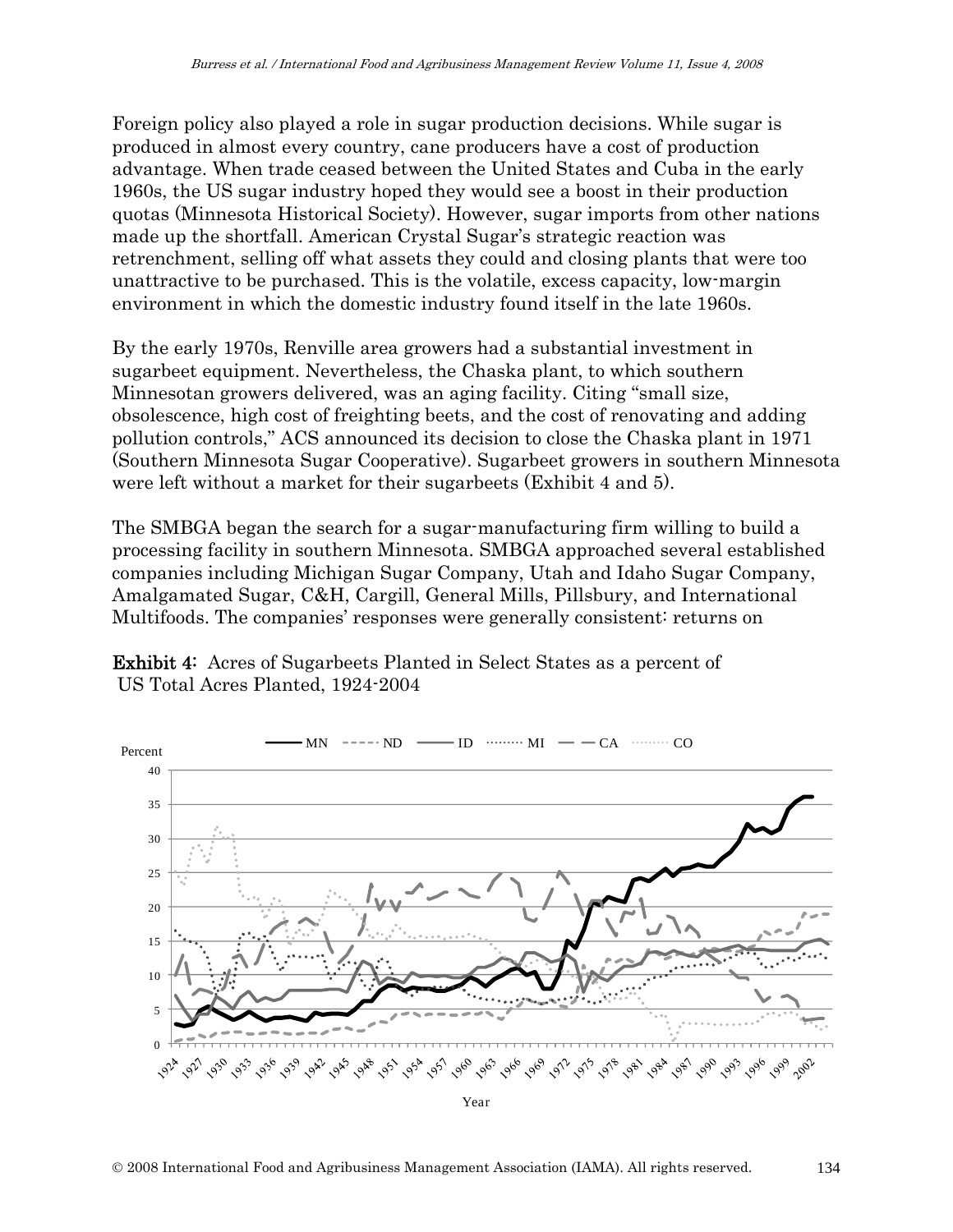

Exhibit 5: Acres of Sugarbeets Harvested in Select MN Counties, 1967-2004

investment in processing were not large enough to warrant building a new factory. Area growers concluded "if a factory were to be built," they would "have to do it themselves" (Trucano, 1997). But no single producer could afford an investment in a processing facility with efficient scale.

Similar problems faced growers north of Renville, in the Red River Valley. Producers were uneasy with the prospect of ACS plant closings. They noted that remaining ACS facilities were not being maintained properly. Therefore, the Red River Valley Growers Association (RRVGA) sought representation on American Crystal's board of directors (Volkin and Bradford, 1975). Members of the association decided to begin raising capital to purchase 100,000 ACS shares to ensure growers could "exert sufficient growing power to influence" corporate decisions. In the process, however, RRVGA decided to see if ACS would be willing to sell the organization outright. After almost two years of negotiations, antitrust hearings, and complex legal and financial arrangements, ACS, a New Jersey corporation, converted to a cooperative on June 14, 1973 (Volkin and Bradford, 1975).

The Red River Valley Growers, their experience and their decision to convert an investor-owned firm into a New Generation Cooperative encouraged and challenged Renville area growers to pursue a similar strategy. While Red River Valley growers organized to the north, a core group of growers in southwest Minnesota grew determined to own a local processing facility as well. The Southern Minnesota Beet Growers Association spent much of 1972 holding exploratory meetings with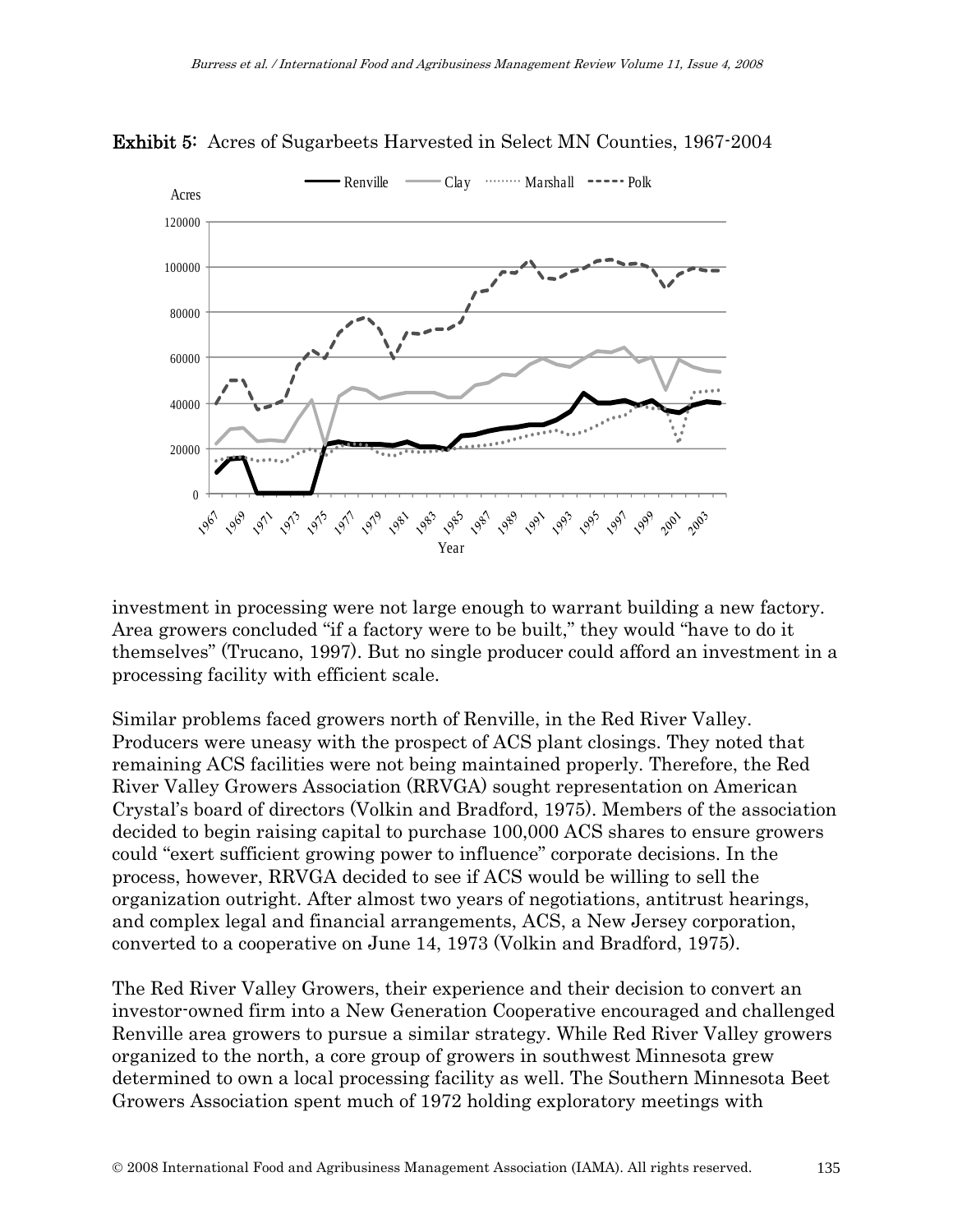growers. Their grand plans started with a small commitment from would be producer-investors. Plans to build their own processing facility began with SMBGA board members initially asking growers to put up only \$5 per acre "to use as seed money" (Trucano, 1997).

In order to choose the optimal site for construction of a new processing facility, SMBGA set the following location decision criteria:

- 1) a central location was of critical importance because of the need to minimize freight problems (the Growers Association vowed not to repeat the freight problems experienced at Chaska);
- 2) adequate space (at least 600 acres) to permit the construction of waste water holding ponds and to serve as a buffer against neighboring landowners;
- 3) access to good highways and a financially-sound railroad;
- 4) availability of electricity; and
- 5) availability of a good water supply. (Trucano, 1997)

A section of land bordering Highway 212, just east of Renville, was selected as the best location. While producer-owned organizations can be vulnerable to influence activities among their members to affect the location chosen for building, SMBGA leaders took a Marshallian approach to deciding location: they attempted to colocate their processing facilities with existing assets and infrastructure to capture any present external economies (Tong, 1997).

As growers' attempts to arrange financing, construction, and management of the sugarbeet processing facility ensued, their resolve was continually challenged by complex financing arrangements, construction design problems, poor initial operational efficiency, and low levels of commitment on the part of some producers. Growers contributed equity capital to the venture in proportion to the acres of sugarbeets they were contracted to deliver. Much of this equity capital was financed through a series of individual loans and guaranty funds. In other words, funds not contributed upfront, in cash, were made available by lenders only after (1) promissory notes were signed with each individual producer, (2) a guaranty fund was set up by the Cooperative to fund any defaults, and (3) producers agreed to make annual contributions to the guaranty fund to cover any potential defaults by fellow growers (Trucano, 1997).

The complexity and uncertainty of long-term debt financing agreements left the venture with little working capital and little ability to afford the high salaries of upper management. When managerial or construction problems ensued, delays were inevitable. Delayed construction combined with design problems, mechanical breakdowns, unresponsive management, and ill-prepared workers led to poor operating and financial results. Consequently, some growers did not fulfill delivery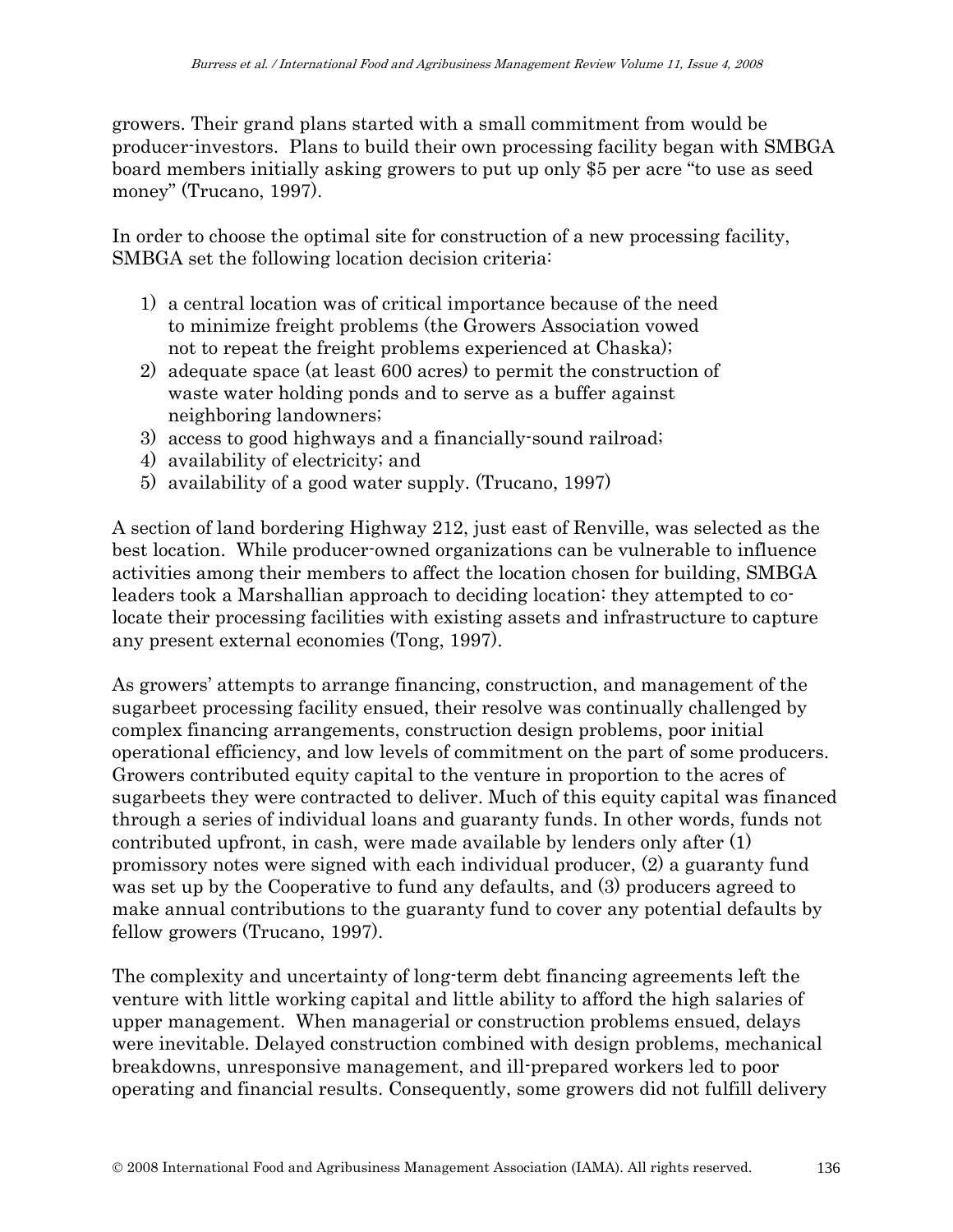contracts, further exacerbating the problem of operating efficiencies. Non-delivery of sugarbeets was a serious threat to the cooperative. The success of the sugarbeet processing facility would depend upon the producers' ability and willingness to maintain the supply of input factors while the facility worked to optimize operations. Producers began to realize they would only receive payment for their sugarbeet deliveries if the cooperative was profitable. Tensions ran high because growers had put their farms and their future at risk to invest in this venture.

While processing facilities opened and slicing began in 1975, it wasn't until 1978 that the cooperative was able to resolve many of its operating challenges. In 1978, the cooperative's board of directors amended their bylaws to give the ability to recover stock or penalty payments from growers who failed to honor their delivery contracts. The cooperative learned to appreciate the value of strict supply contracts. SMBSC also hired new management and finalized long-term financing agreements.

The cooperative's financial health depended on a settlement with construction lenders. Facing significant losses if the cooperative were to close its doors, construction lenders reached an agreement with SMBSC that would allow the processing facility to remain open. Fifteen percent of the loan amount was to be paid immediately. Profit-sharing mechanisms were also put in place with construction lenders for a fifteen-year period.

Today "Southern Minn," the area's first NGC, processes and markets sugarbeets and their co-products for the producer-owners. As farmers across the midwest were hit by an agricultural crisis in the late 1970s and early 1980s, sugarbeet farmers in Renville were entering into a new era of prosperity. Sugarbeet processing income provided an additional source of revenue and helped to stabilize the agricultural economy in the area while traditional corn and soybean crop farms suffered.

# **The NGC: Promoting Collective Investment through Organizational Innovation**

Subsequently, grower groups from many states in the US and numerous countries have adopted variations of the investment and governance model developed by the sugarbeet growers in the Red River Valley and southern Minnesota. This governance, or organizational, structure has come to be known as the NGC. Governance structure, in this context, refers to the institutional framework and method of organizing producer-investors utilized to order their transactions, reduce potential conflict, and realize potential gains (Williamson, 1996).

### Vaguely Defined Property Rights

When compared with the traditional agricultural cooperative model, numerous organizational design, internal incentive, decision authority, and property rights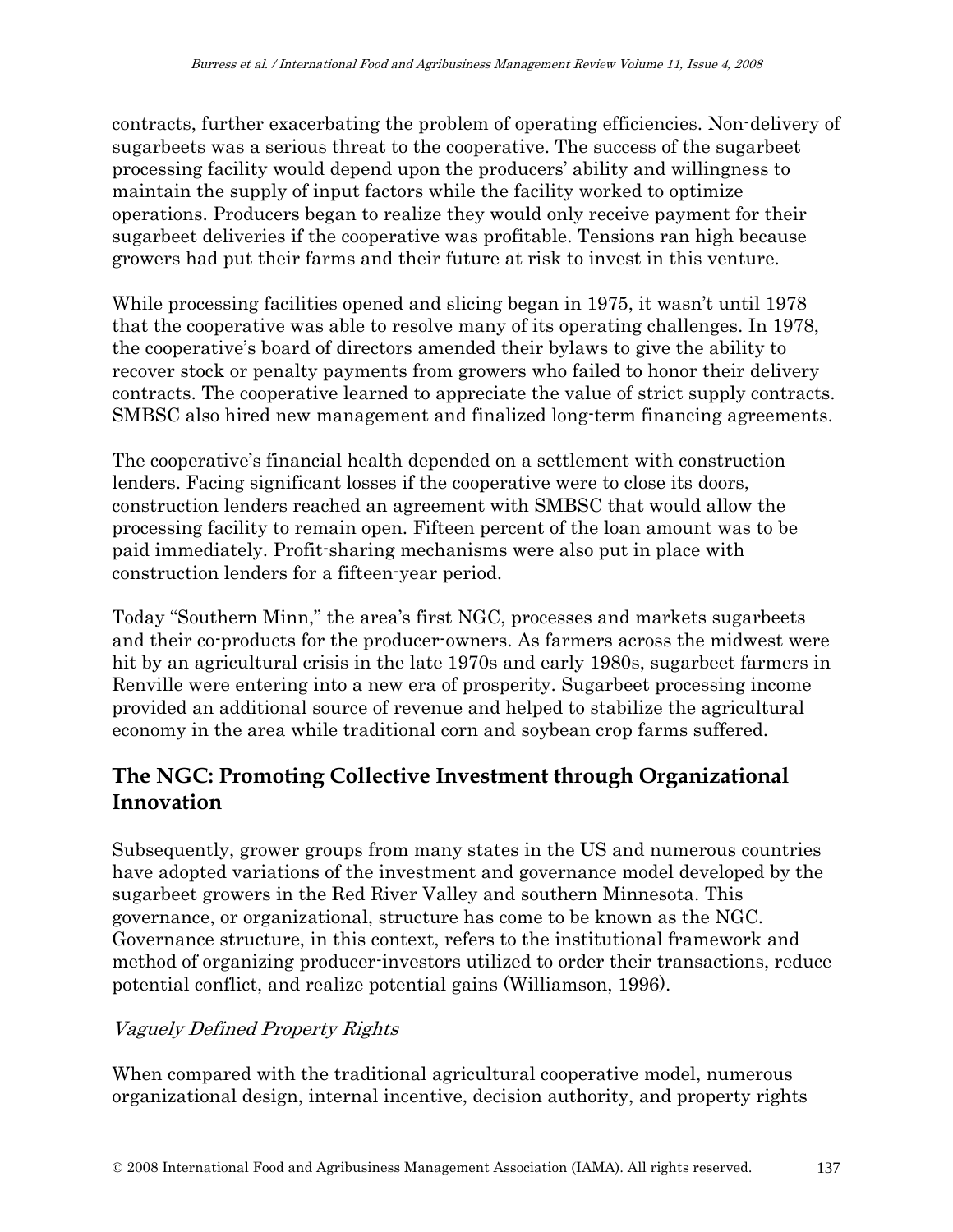attributes emerge as distinguishing characteristics of the NGC (Exhibit 6). The organizational innovations adapted in this model are hypothesized to ameliorate certain vaguely defined property rights associated with the traditional cooperative model. Vaguely defined property rights in an organization can exacerbate common cooperative dilemmas such as free-rider, horizon, portfolio, influence and control problems (Cook, 1995).

| <b>Traditional Cooperative</b>         | <b>New Generation Cooperative</b>                                     |  |  |
|----------------------------------------|-----------------------------------------------------------------------|--|--|
| Open membership                        | Defined membership                                                    |  |  |
| Growth capital from retained earnings  | Growth capital from up-front equity<br>investments and pooled retains |  |  |
| No obligation to deliver raw materials | Binding delivery contracts: right and<br>obligation to deliver        |  |  |
| No investment liquidity                | Investment liquidity through limited<br>transferable equity shares    |  |  |
| No appreciation of investment          | Capital appreciation through limited<br>secondary market valuation    |  |  |

Exhibit 6: The Structure of Ownership and Control Rights in Cooperatives

All organizations may be affected, to some degree, by vaguely defined property rights. The term vaguely defined property rights stems from the notion of incomplete contracting—the claim that all contracts inevitably contain gaps or loopholes. Why can't we develop contracts to cover all possible contingencies? Researchers generally look to three main arguments when explaining the incompleteness of contracts 1) unforeseen circumstances, 2) high costs of exhausting contingencies and 3) imprecision of language (Milgrom and Roberts, 1992).

Because contracts are incomplete, non-contracted or residual control rights and residual claimant rights must be assigned to one or more parties. Residual control rights are defined as the "right to make any decisions concerning the asset's use that are not explicitly controlled by law or assigned to another by contract" (Milgrom and Roberts, 1992). Similarly, residual claimant rights are the rights to receive any net income the firm produces after all contractual obligations have been met. The coupling of these rights ensures that actors bear the full financial risk of their actions. Decoupling of claimant and control rights creates the potential for agency costs and cooperative dilemmas, as those actors possessing residual control rights can make decisions that affect the net income available to claim without bearing the full wealth effects of their decision.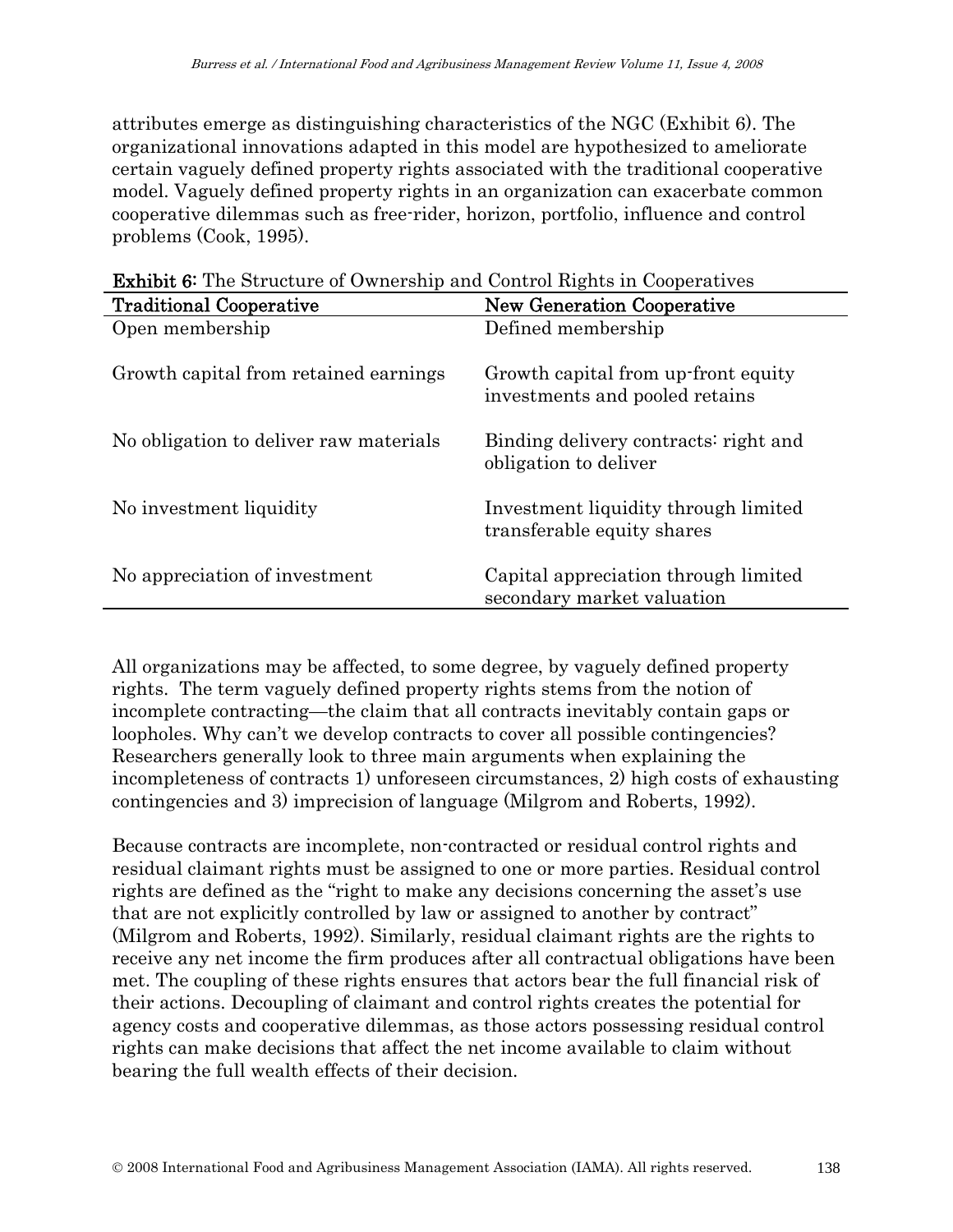#### Decoupling of Residual Claimant and Residual Control Rights in the Traditional Cooperative

Cook and Iliopoulos argue that, in the traditional cooperative, claimant and control rights are slowly decoupled, resulting in an inefficient organization (Cook and Iliopoulos, 1999). Overtime, residual claimant and control rights are redistributed resulting in significant costs to the organization in terms of collective decisionmaking and agency costs. While this topic is as complex as the variety of cooperatives that exist, a few general examples can be given. In traditional cooperatives, membership is generally open to anyone choosing to deliver to the cooperative. A small fee, ranging from \$25-\$100 dollars may be assessed, but membership and voting rights are granted to any person meeting membership qualifications. Members may choose to deliver goods to or purchase goods from the cooperative, but are not obligated to do so. Depending on the market conditions, this often translates into fluctuations in supply and demand that are difficult to predict and manage, impacting the operational efficiency of the organization.

If the cooperative's payment method is a "cost of goods sold" (COGS) approach, earnings are allocated to members. To maintain certain tax advantages, twenty percent of the earnings must be paid in cash. Usually, marketing COGS cooperatives will distribute a greater percentage in the form of cash. The remaining allocated equity is kept within the cooperative as working capital. After a few years, allocated equity is returned at book value to the member in proportion to patronage. Before this allocated capital is returned to the member, however, cooperatives may have already experienced a decoupling of ownership and control rights. Those members maintaining a significant proportion of allocated equity may no longer be maintaining equivalent proportions of patronage.

In a pooled cooperative, which is the case in many NGCs, a portion of net revenue is retained for working capital use while the rest is distributed to members in proportion to patronage as "net proceeds." The allocated, but undistributed, capital is considered equity capital. Since this equity is redeemed at book value, there is little or no incentive to trade it and no opportunity for appreciation in value. In traditional marketing cooperatives, this equity capital is acquired in a passive or quasi-passive manner whereas, in NGCs, the original risk capital is invested "upfront." This up-front investment is called a delivery right (or share), is treated as a tradable and appreciable asset, and is non-redeemable. The amount of delivery rights is finite in number, thus decreasing some of the free-riding problems associated with open-membership cooperatives.

#### Membership, Investment and Contractual Characteristics of the NGC

Cooperatives that began in the early part of the twentieth century may have been able to borrow up to ninety percent in order to build their facilities. However, as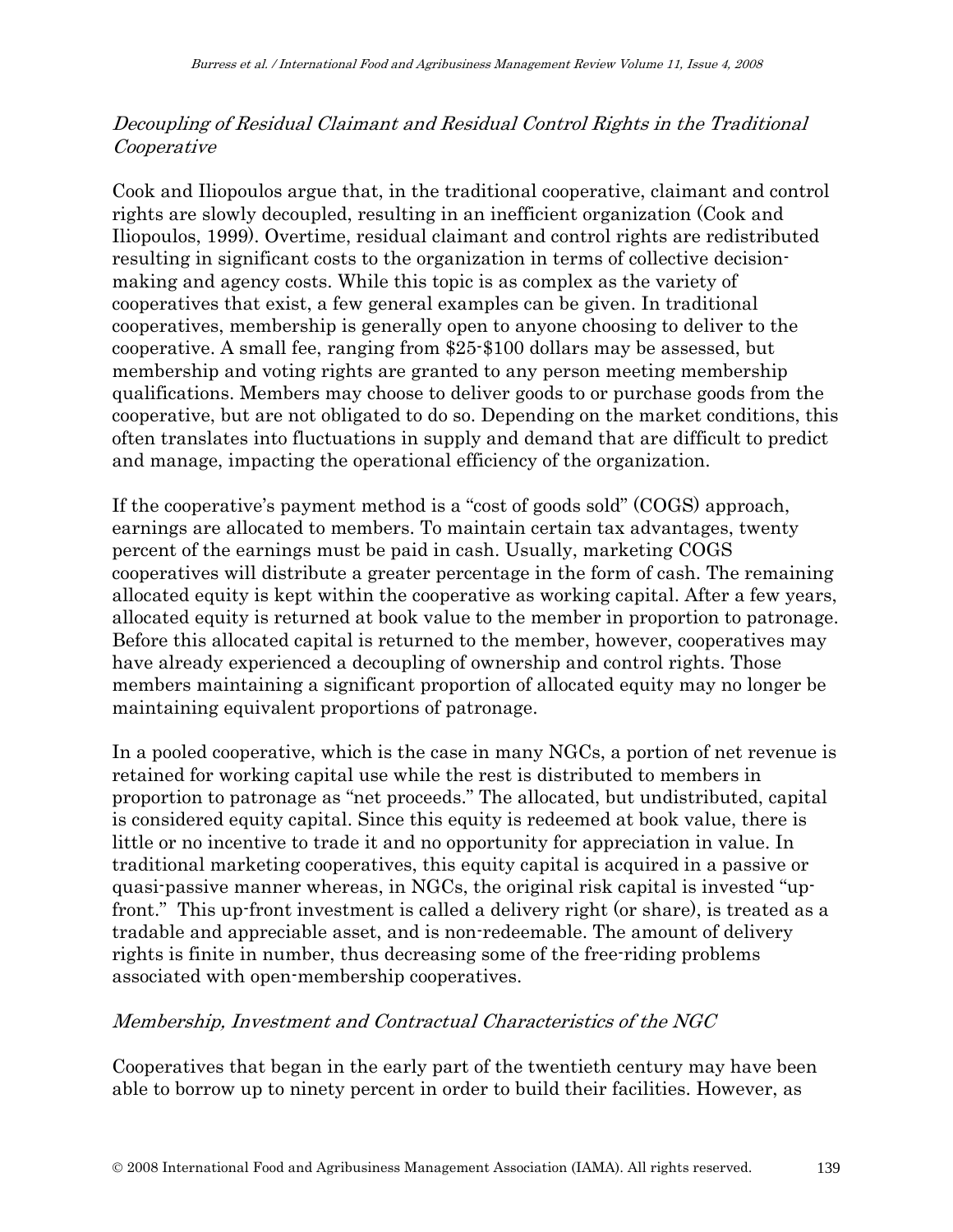sugarbeet growers discovered in 1972, the cooperative banks were reluctant to lend more than sixty percent of project costs (Trucano, 1997). Therefore, if growers wanted to build a processing facility, it was necessary to capitalize the organization up-front, with significant initial grower investment. Up-front risk capital investments, processing efficiency, and quotas on sugar rendered a policy of open membership and voluntary delivery economically infeasible.

The NGC model builds on characteristics embodied in the sugarbeet model. These characteristics begin to ameliorate some of the "efficiency-robbing effects of vaguely defined property rights" in the traditional cooperative model (Cook and Iliopoulos, 1999). Non-redeemable equity investments provide both user and investor benefits. As a user, shares provide the farmer the contractual right and obligation to deliver a specified raw material. Shares are also appreciable and transferable, providing the farmer potential returns on the initial investment as well as limited liquidity. An initial share offering may be open to qualified producers as defined in the cooperative bylaws. However, after share offerings, membership is closed. Future user-investors must wait for another offering or purchase existing shares from a current NGC member to acquire delivery rights.

NGCs are a hybrid: a complex organizational structure subject to intricate state and federal tax codes. Cooperative organizers often note the substantial time and money spent with specialized legal teams and accountants. Organizers in other states, attempting to recreate the Renville model, have learned the importance of collaboration with organizers, accountants, and lawyers having expertise in these unique cooperative structures when beginning a new venture of this nature.

#### Producers Fighting to Survive Are Met with Opposition

Conditions were not favorable for adopting the traditional cooperative model in the 1980s. Traditional cooperatives had systematically relied heavily on debt to finance their infrastructure investments. But, cooperatives organizing in the 1980s were met with high interest rates and banks reluctant to lend to organizations with less than a fifty percent equity position. Banks were simply not in a position to take on the level of risk they held even a few years before with the development of SMBSC. Many farmers were convinced they needed to invest in processing facilities, adding value to their crops, in order to survive rapid consolidation in the agricultural industry. They decided to utilize the radically different organizational design pioneered by SMBSC.

Radical changes in governance structure, however, meant that cooperatives were created with defined membership: delivery of commodities was neither open nor voluntary. The proliferation of this new governance structure brought about strong reactions among local farmers. Many farmers were opposed to the notion of defined membership. They contended that the spirit of cooperation involved open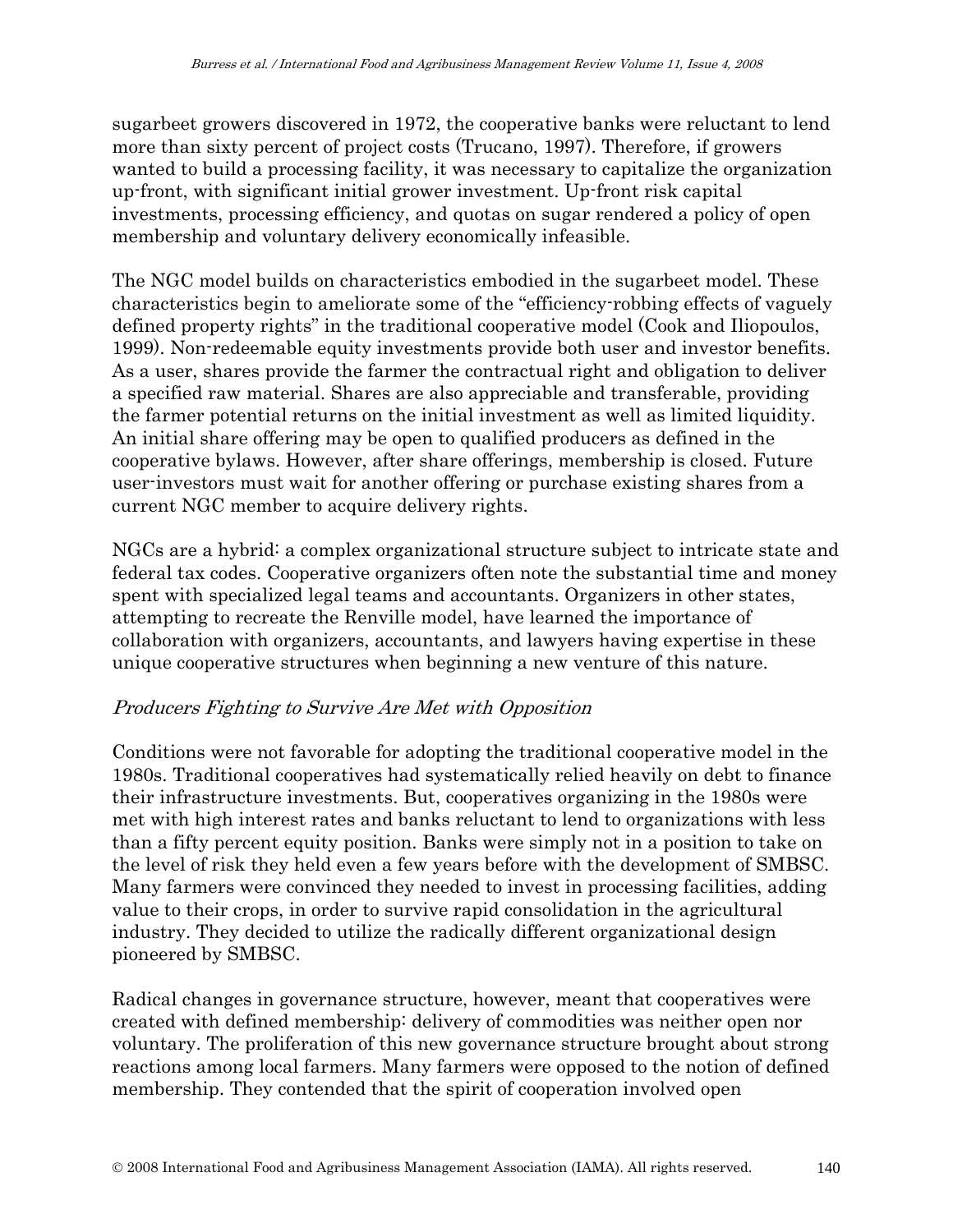membership. And yet, the open membership model provided no incentive or mechanism for investors to provide risk capital to cooperative ventures, especially for capital-intensive processing entities. Growers were not unanimous in their views regarding this new governance structure. While farmers in the area debated over whether the innovative idea of defined membership was aligned with their view of cooperative principles, an eager subset continued a vertical investment strategy based on the NGC model despite debate.

# **Cooperative Fever: A Wave of NGCs in Renville and the Surrounding Area**

The Minnesotan sugarbeet governance model was developed in part by following an organizational strategy borrowed from Suiker Unie in the Netherlands, another producer-owned sugarbeet cooperative. In consultation with Minnesotan growers, Suiker Unie leaders posed an important question: why were American new generation sugarbeet cooperatives only working with sugar when "most beets are grown in three year crop rotation schemes" (Egerstrom, 1994). Renville area growers took this line of questioning to heart. They began a quest to utilize the NGC model to add value to their corn and soybean crops (Exhibit 8). What happened next has come to be known as "cooperative fever" (Harris, Stefanson and Fulton, 1996; Patrie, 1999) .

Farmers began developing cooperative enterprises, applying the "sugarbeet model" to other crops (Exhibit 7). The 1980s and 1990s saw a wave of cooperatives develop in southern Minnesota and North Dakota. The sugar cooperatives in Renville and the Red River Valley served as generic models to growers of other commodities. As producers observed the success and challenges of the NGC structure, they began to modify organizational practices, policies, and bylaws to fit their membership preferences. Producers who developed leadership and organizational management experience serving on one cooperative board would subsequently share their expertise with other organizations by serving on multiple boards. Often, bylaws from a previous organization were consulted when forming a new entity. Familiarity with the model, its advantages and disadvantages, proved valuable as growers continued to tinker with organizational arrangements in an effort improve the sugarbeet model. This tacit knowledge, gained by leadership or investment roles in previous cooperatives, supplemented the emergence of NGCs in the area. Tacit knowledge is difficult to measure because it is generally acquired through experience or learning by doing (Arrow, 1962; Polanyi, 1966). Despite measurement difficulties, however, this concept enhances our understanding of the creation of new firms and cooperative development (Zook, 2004; Goldsmith and Gow, 2005).

The disadvantages of producing agricultural commodities including low per unit prices and volatile markets, spurred farmers to search for better strategies. From their experience with sugarbeets, farmers "understood the value" of their crops and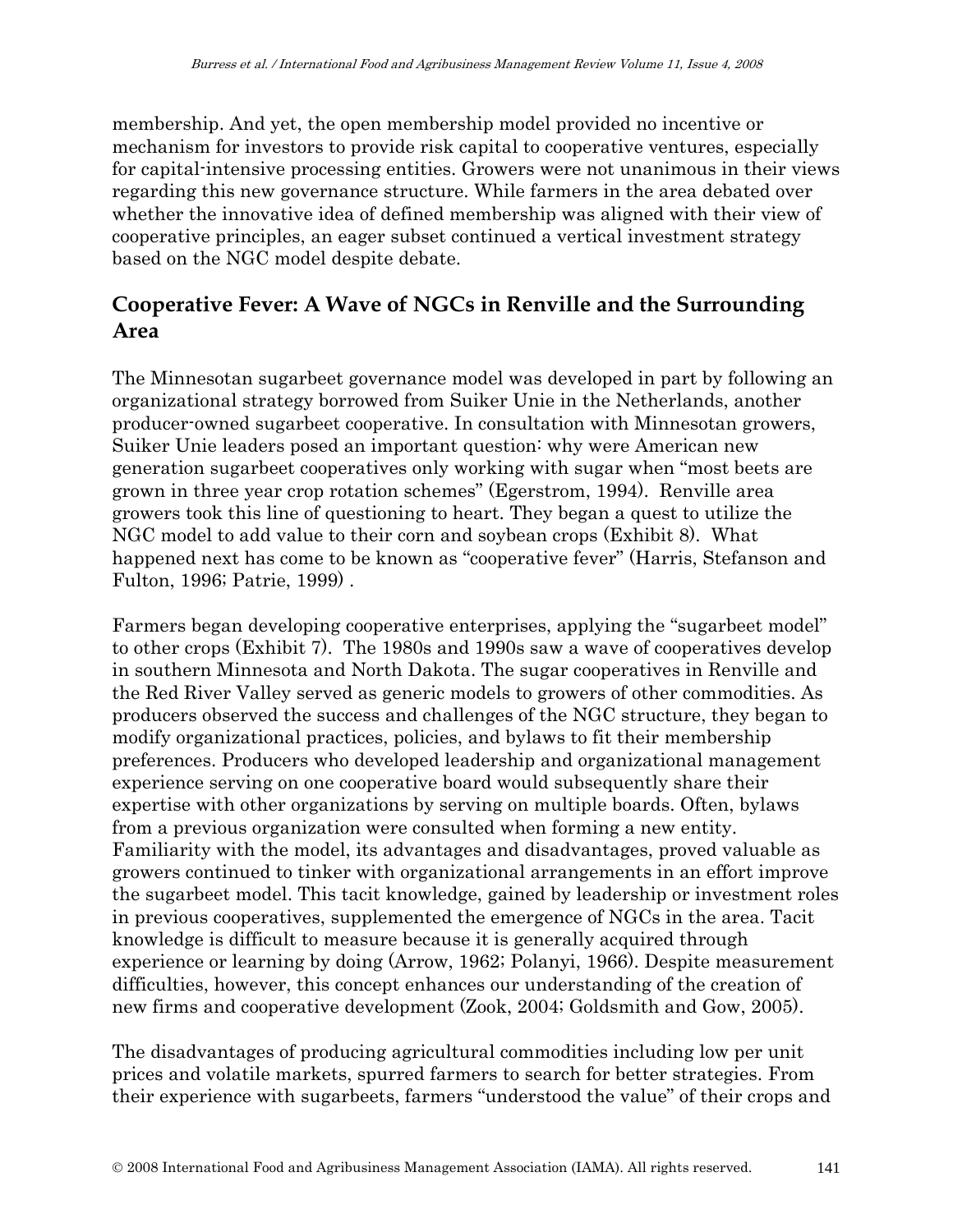| Year | Event                                                                                                                                                   |
|------|---------------------------------------------------------------------------------------------------------------------------------------------------------|
| 1972 | Growers in Southern Minnesota begin organizing to build their own processing<br>facility                                                                |
| 1973 | Growers in Red River Valley buy remaining American Crystal Sugar facilities<br>and convert company to a cooperative                                     |
| 1975 | Southern Minnesota Beet Sugar Cooperative begins processing sugarbeets                                                                                  |
| 1978 | Southern Minnesota Beet Sugar Cooperative resolves management problems and<br>amends by laws to penalize growers who did not plant their full 1977 crop |
| 1980 | Minnesota Corn Processors forms                                                                                                                         |
| 1989 | Co-op Country explores investments to resolve equity redemption problems                                                                                |
| 1991 | ValAdCo forms in order to pursue opportunities in the hog industry that had<br>been identified by Co-op Country                                         |
| 1992 | Phenix forms, exploring environmentally friendly building materials that utilize<br>soy flour and wheat                                                 |
| 1993 | United Mills is developed by Co-op Country, ValAdCo and Golden Oval Eggs to<br>meet local feed milling needs                                            |
|      | Churchill forms                                                                                                                                         |
| 1994 | Golden Oval Eggs legally forms, producing liquid egg, as a strategy for adding<br>value to members' corn.                                               |
| 1996 | MinAqua forms utilizing soy pellets for tilapia feed                                                                                                    |
| 1999 | Golden Oval Eggs expands to Thompson, Iowa                                                                                                              |
| 2004 | Golden Oval Eggs converts to a Limited Liability Company                                                                                                |

#### Exhibit 7: Renville Phenomena Timeline

were no longer satisfied to deliver commodities "to the local elevator, with future profits enjoyed by those who refined and processed farm commodities" (Buschette, 2001). These farmers created an organizational structure that provided incentives to invest and the ability to gain necessary scale economies to compete with large agribusinesses (Exhibit 9). By expanding vertically, these producers were able to "profit" by utilizing their low cost commodities as inputs into their "value-added" cooperatives. Within a short period of time, a number of these models emerged in the Renville area. A brief description of a few of the organizations active in the development of this organizational cluster, as well as the way in which they were interconnected, follows.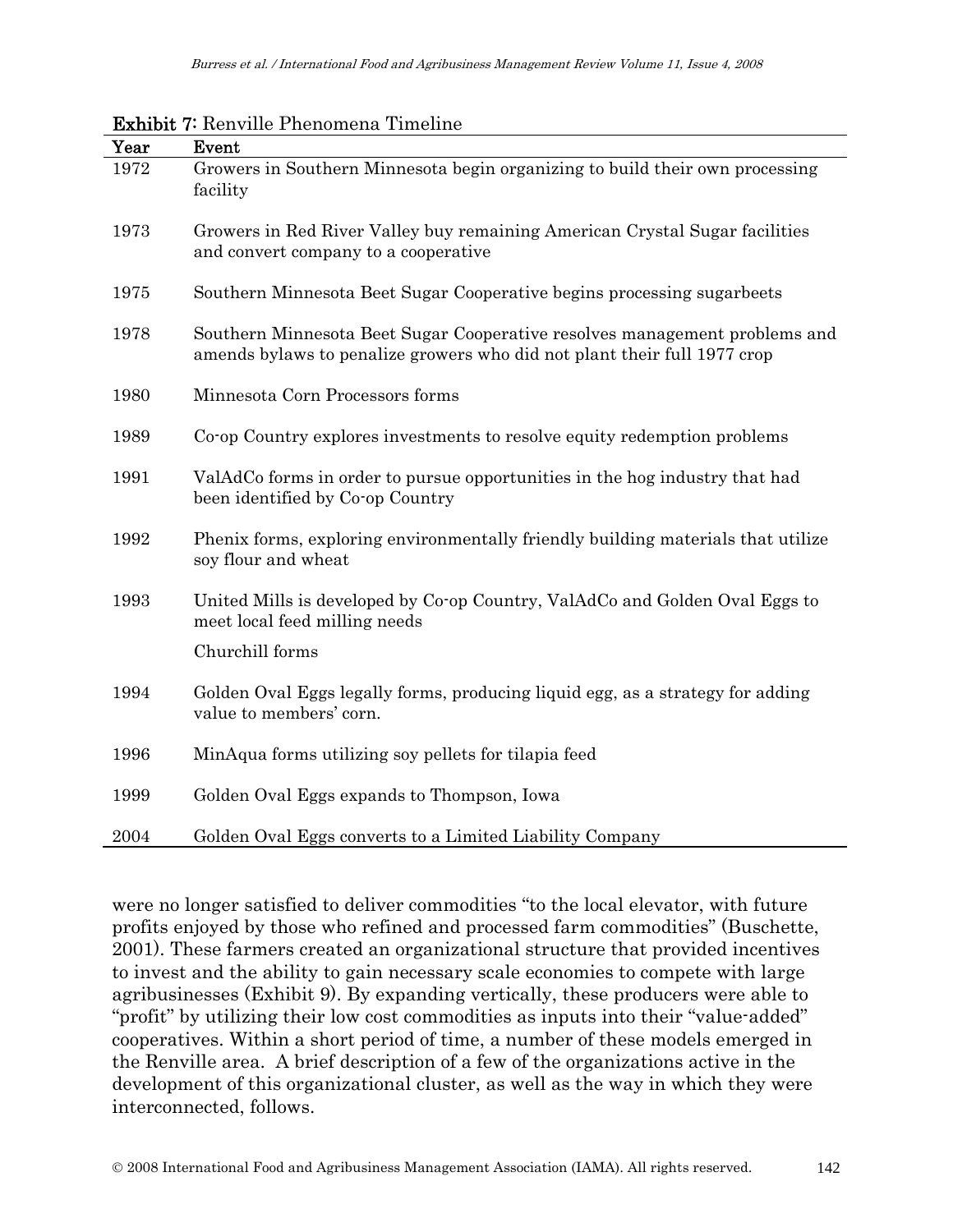| TATA ROOF |          |         |         |                |
|-----------|----------|---------|---------|----------------|
| Year      | Renville | Redwood | Martin  | <b>Stearns</b> |
| 1972      | 198,200  | 187,300 | 164,200 | 144,400        |
| 1973      | 224,000  | 211,700 | 167,500 | 164,600        |
| 1974      | 246,500  | 223,900 | 199,300 | 184,600        |
| 1975      | 242,700  | 225,700 | 211,600 | 179,100        |
| 1976      | 222,000  | 215,500 | 226,000 | 200,000        |
| 1977      | 166,700  | 182,000 | 195,000 | 217,500        |
| 1978      | 186,500  | 199,900 | 189,900 | 218,900        |
| 1979      | 186,300  | 192,700 | 188,400 | 223,700        |
| 1980      | 184,900  | 203,300 | 199,400 | 227,000        |
| 1981      | 190,700  | 208,400 | 196,400 | 251,400        |
| 1982      | 182,500  | 201,800 | 188,600 | 245,200        |
| 1983      | 129,200  | 146,800 | 136,700 | 164,100        |
| 1984      | 203,200  | 206,500 | 187,700 | 226,500        |
| 1985      | 203,400  | 200,100 | 183,900 | 226,200        |
| 1986      | 181,200  | 169,400 | 157,500 | 192,600        |
| 1987      | 152,000  | 155,600 | 155,500 | 193,200        |
| 1988      | 162,000  | 165,000 | 163,000 | 178,000        |
| 1989      | 180,900  | 190,800 | 182,100 | 184,900        |
| 1990      | 210,000  | 212,200 | 206,900 | 194,600        |
| 1991      | 209,300  | 208,800 | 161,900 | 234,600        |
| 1992      | 226,400  | 218,300 | 213,100 | 246,300        |
| 1993      | 222,400  | 194,100 | 188,500 | 188,800        |
| 1994      | 238,800  | 226,200 | 222,500 | 201,600        |
| 1995      | 221,100  | 208,700 | 201,600 | 231,500        |
| 1996      | 245,500  | 238,200 | 228,500 | 240,800        |
| 1997      | 232,900  | 221,600 | 207,600 | 215,500        |
| 1998      | 242,200  | 232,600 | 215,800 | 212,100        |
| 1999      | 239,900  | 233,600 | 217,600 | 206,700        |
| 2000      | 244,200  | 231,500 | 218,300 | 199,000        |
| 2001      | 239,500  | 231,000 | 207,700 | 200,000        |
| 2002      | 249,500  | 233,300 | 217,500 | 204,300        |
| 2003      | 246,600  | 233,300 | 216,200 | 208,300        |
| 2004      | 258,000  | 240,400 | 218,700 | 214,700        |

Exhibit 8: Acres of Corn for Grain Planted in Minnesota Counties (Top 4 in 2004), 1972-2004

Source: U.S. Department of Agriculture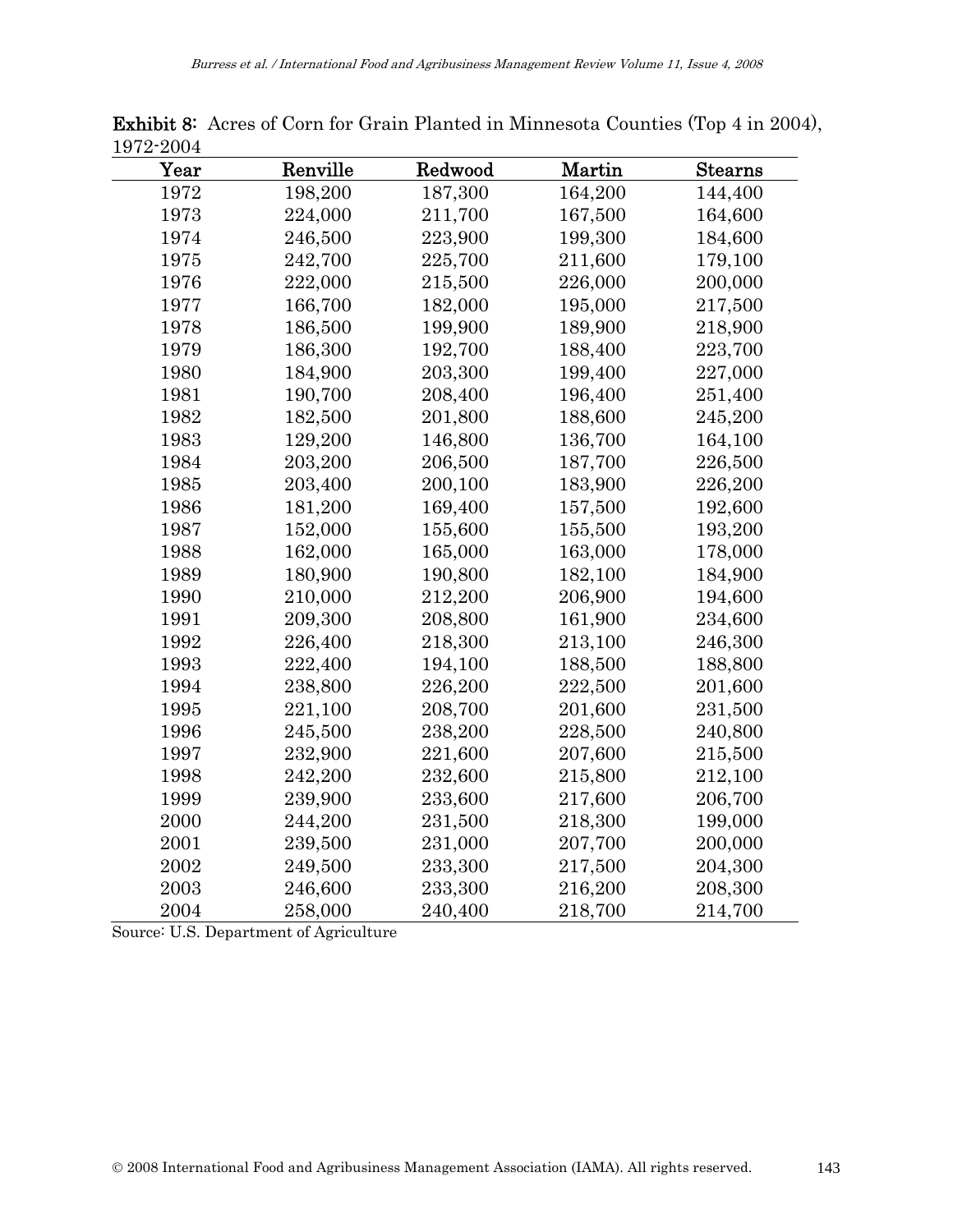



### **Key Stakeholders in the Development of a Cluster of Organizational Innovation**

#### Minnesota Corn Processors

In 1980, farmers "disillusioned with corn prices" decided to pursue a strategy of processing their own products (Gerber, 1996). They formed Minnesota Corn Processors (MCP) in order to process corn into "ethanol, starches, syrups, dextrose, feed, and corn oil" (Buschette, 2001). Aided by, \$1.86 million in tax-increment financing from the city, MCP's \$55 million plant opened in 1983. While their success was not immediate, MCP's eventual prosperity led them to expand three times in the early 1990s.

The MCP plant is located in Marshall, Minnesota, approximately fifty miles from Renville. While the plant was built outside their county, Renville farmers were instrumental in soliciting equity capital contributions and designing the governance structure. Several farmers who had a wait-and-see attitude with respect to SMBSC were determined not to miss out on this investment opportunity. As sugarbeet processors turned a profit on their investment, those producers solely involved in corn and soybeans clamored to enter a successful processing venture (University of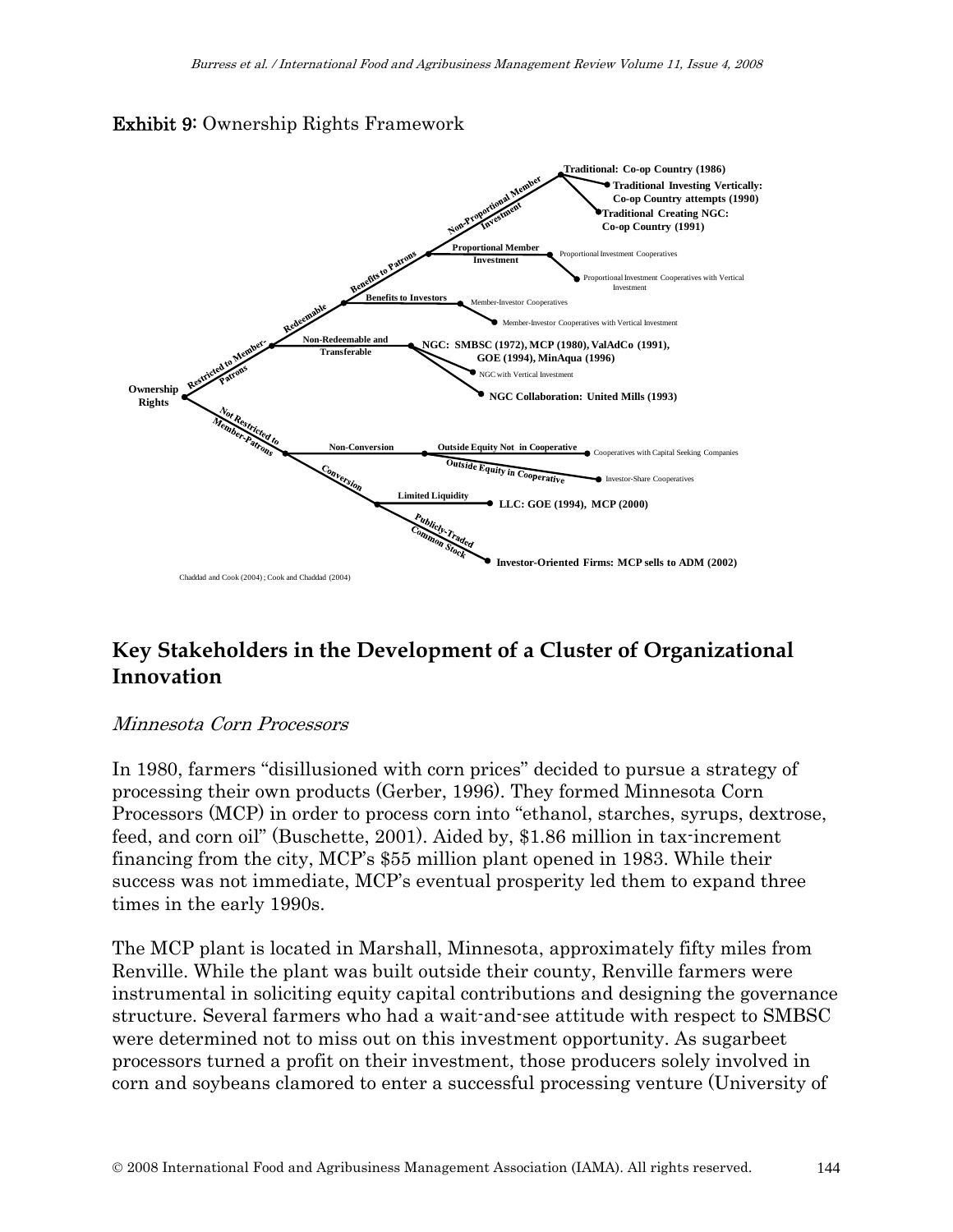Manitoba). Due to their closed nature, it would result difficult to buy shares of a successful NGC after the initial offering.

#### Co-op Country Farmers Elevator

Co-op Country is a traditional cooperative headquartered in Renville, MN. In early 1990, Co-op Country recognized that a "large number of their patrons would reach retirement age within a few years," causing the cooperative to suffer financial constraints in redeeming member equity (Buschette, 2001). This was a pressing issue for many traditional cooperatives. Originally, Co-op Country board members explored potential investments that would serve as an additional source of income to solve this equity bubble problem. The value-added projects considered included swine, turkey, and egg production. Ethanol was ruled out because, they felt, MCP was already available to their members as an investment opportunity. The hog industry was chosen as the most viable venture.

However, the discussion over potential investments in swine or sow multiplier units became emotionally charged. An investment in sow multiplier units was eventually rejected by a majority of Co-op Country members due to concerns that the cooperative's involvement in the industry would drive local farmers out of the hog business. Board members were disheartened after the vote – and concerned that their plan to resolve their equity redemption problem would not come to fruition. Within days, however, board members began receiving phone calls from members, urging them to develop alternative business plans and offering to support ventures that allowed farmers to invest "alongside" Co-op Country. They urged the Co-op Country board to explore a cooperative similar to SMBSC in structure, with Co-op Country acting as a major investor. Co-op Country management continued to explore alternative business opportunities.

#### ValAdCo

One group of farmers decided to pursue the swine production idea rejected by Co-op Country's membership (Buschette, 2001). Co-op Country was a large organization with a diverse membership. A smaller subset of Co-op Country farmers was better able to organize their interests as a separate entity. ValAdCo's intent was to add value to members' corn, utilizing corn for feed in sow multiplier units. Having received a mandate from their members not to pursue investments in the swine industry, Co-op Country shared their industry research and business plan with ValAdCo founders. ValAdCo, then, worked from the bylaws of MCP, SMBSC, and Dakota Growers Pasta, (a NGC in North Dakota) to develop their governance structure. Bylaws from each of these organizations were readily available to ValAdCo leaders, as many of them were members of these NGCs as well. ValAdCo leaders also chose rely on the same legal representation as SMBSC, a firm that had become well-versed in this distinct ownership structure over the years.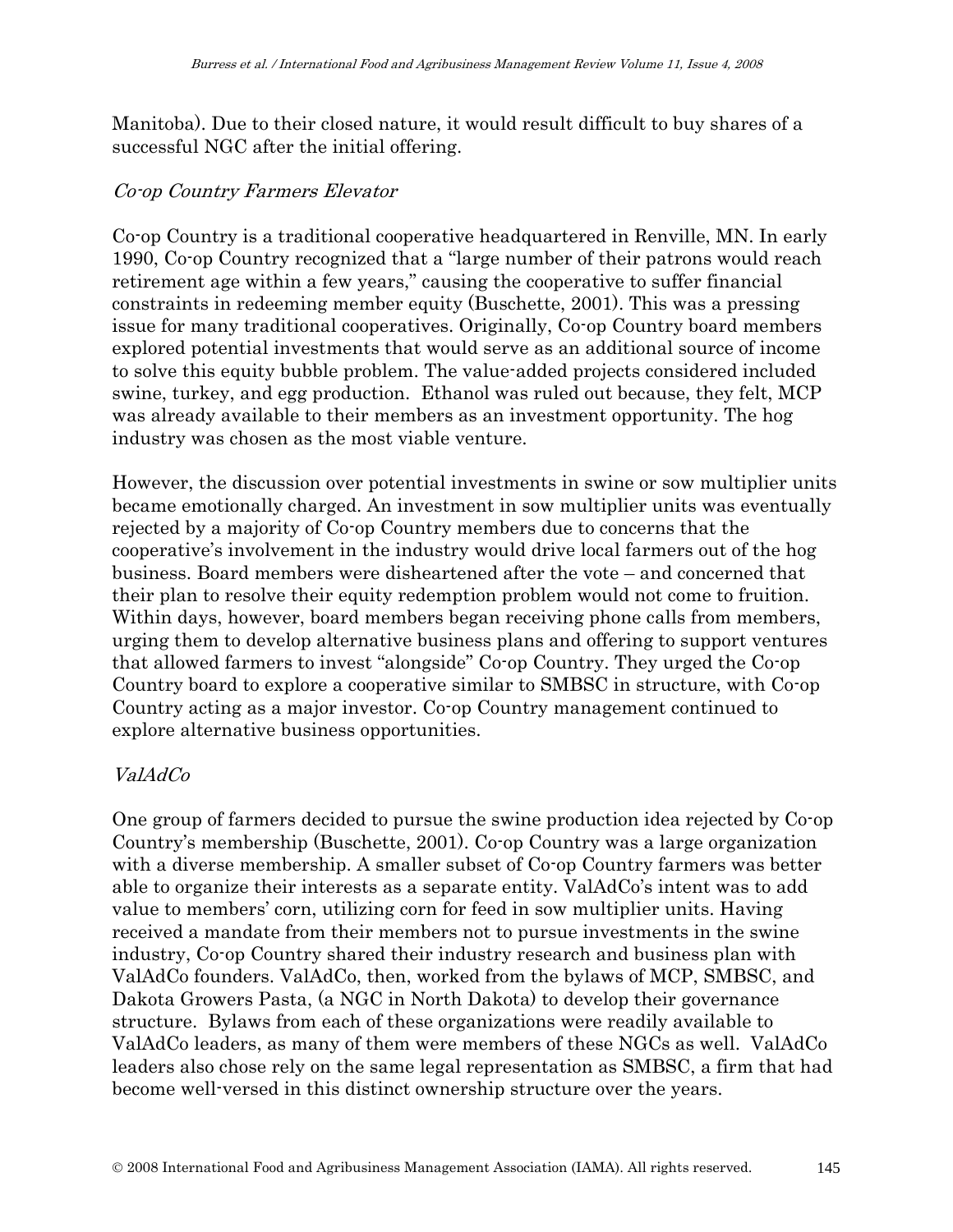#### Churchill Cooperative

Another Renville corn marketing NGC, Churchill Cooperative, also chose to invest in sow multiplier operations. ValAdCo and Churchill "built two of the biggest and most controversial hog farms in the state" (Losure, 1999). For a number of years these two NGCs were considered pioneers in a growing producer-owned livestock sector. They pioneered a new technology that involved storing manure in open lagoons. This technology, now characterized as "failed" and "outdated," caused Churchill and ValAdCo to suffer from problems involving environmental regulation, legal fees, and community opposition (Losure, 1999). Churchill leaders gained their familiarity with the NGC structure through more than proximity: the majority of leaders were investor-members, Board members, and core organizers of SMBSC.

#### Golden Oval Eggs

After failing to gain the membership's approval to invest in the hog industry, Co-op Country searched for new opportunities that met their members' investment and growth preferences. The egg industry was their next venture. In 1994, a business venture planned and initiated by Co-op Country established the NGC Golden Oval Eggs. Co-op Country invested twenty-five percent of the necessary equity for Golden Oval Eggs. The remaining equity investments came from grain producers in the Renville area.

The founders of Golden Oval developed a plan to add value to members' corn by using it as feed in layer operations. And, they chose to produce raw, liquid egg "in part because of ease and savings in transportation" (Buschette, 2001). Golden Oval developed a strategy called the "Totally Integrated Food System" (Golden Oval Eggs). This system began with high quality grains produced by shareholders, relied on a single local supplier for pullets, and linked laying barns with breaking and cooling systems – allowing Golden Oval to control all aspects of production from the feed to the final liquid product. The integrated system provided significant levels of quality and consistency (Buschette, 2001).

Through delivery requirements and marketing agreements, NGCs have the potential to exercise greater control over supply and production process than investor-owned firms purchasing inputs from independent producers. Ability to control inputs, as well as the entire production process, can improve quality. This provides producer organizations with significant advantages over non-cooperative businesses.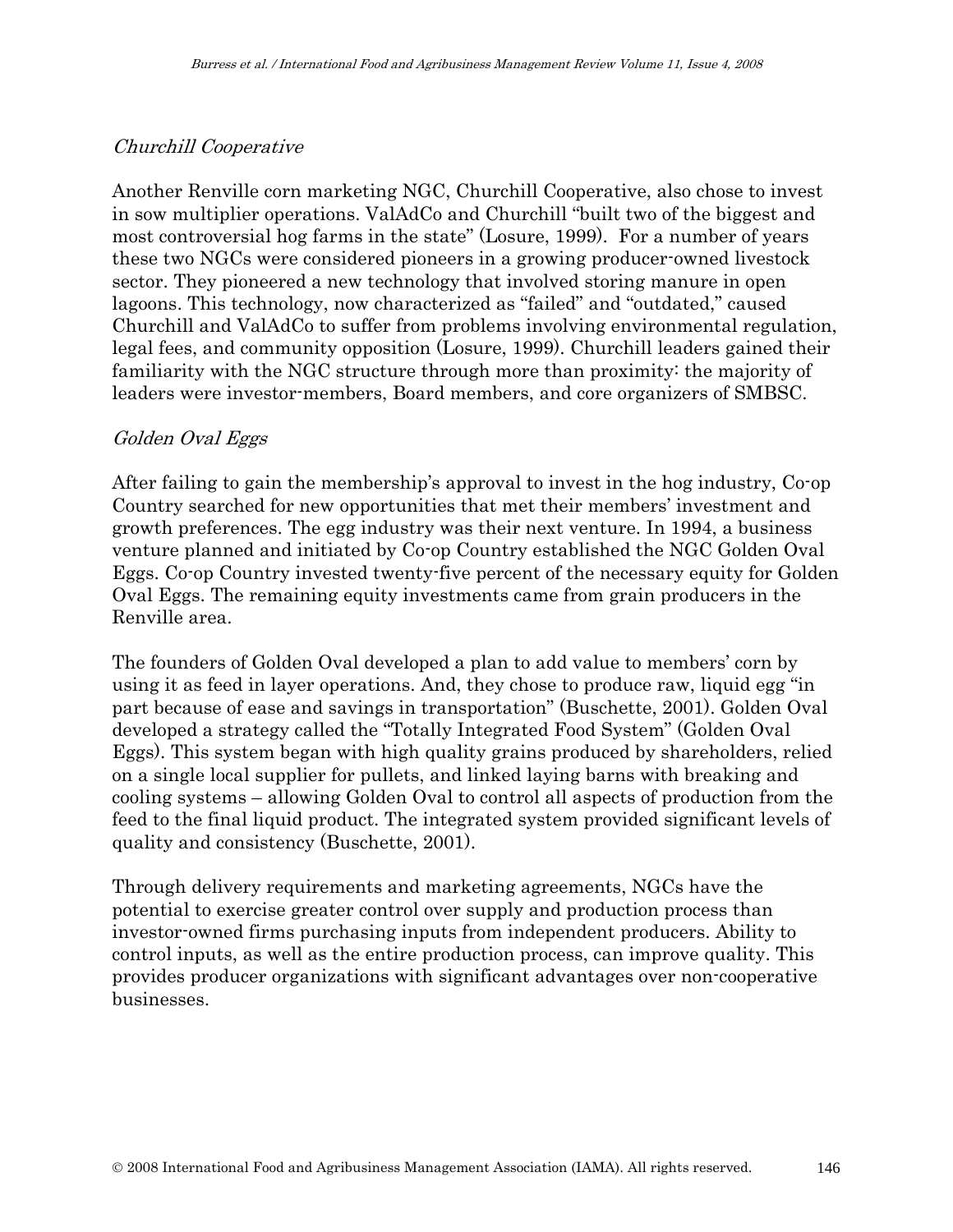### United Mills

Recognizing the need to meet increased feed milling requirements, the boards of Coop Country, Golden Oval, and ValAdCo decided to negotiate the construction of United Mills. A "collaborative venture between a value-added co-op and a traditional co-op was a new idea….Such a project had simply not been considered before" (Buschette, 2001). Organized as a cooperative in 1993 and built in 1994, the equity investment of \$750,000 was divided equally among the three founding members.

United Mills had a joint management agreement with Co-op Country. Treated as a cost center, United Mills charged members a standardized price allocated on a perton basis; variable delivery fees and future capitalization allotments were also included. During the first three years, production efficiencies and increased volumes lowered the per ton charges from \$20 to \$6. Within three and one half years the members recuperated their original investment. The NGCs were able to meet their milling needs for rations while Co-op Country generated direct profits from selling the milled product.

#### Phenix Biocomposites

In 1992, Phenix Biocomposites was formed as a NGC. Located in Mankato, MN, about 100 miles southeast of the City of Renville, Phenix had a new technology to make biocomposites for the construction, furniture, and design industries. Their products, which are environmentally friendly alternatives to wood or marble, utilize agricultural materials including soy flour and wheat (Environ Biocomposites). Again, Renville area farmers were active investors, anxious to develop a valueadded NGC for yet another crop in their rotation.

#### MinAqua Fisheries Cooperative

MinAqua processes producers' soybeans to soy pellets for use as tilapia feed. Generating enough warm water to raise tilapia in Minnesota would never have been possible, however, without SMBSC. The beet processing facility produces six to ten thousand gallons of nutrient-rich, 95-125 degree water per minute as a byproduct of beet processing. Since the SMBSC plant was dedicated, city officials talked of utilizing its excess hot water for commercial purposes. After receiving a \$500,000 federal economic development grant in 1997, the City of Renville developed a heat recovery plant. Cost savings estimated at one to three and a half dollars per million BTUs (British Thermal Units) were enough for MinAqua to be a feasible project. MinAqua utilizes only ten percent of the available heat energy. Therefore, Renville is looking to take advantage of industrial symbiosis opportunities by developing additional local businesses around this low cost heat energy.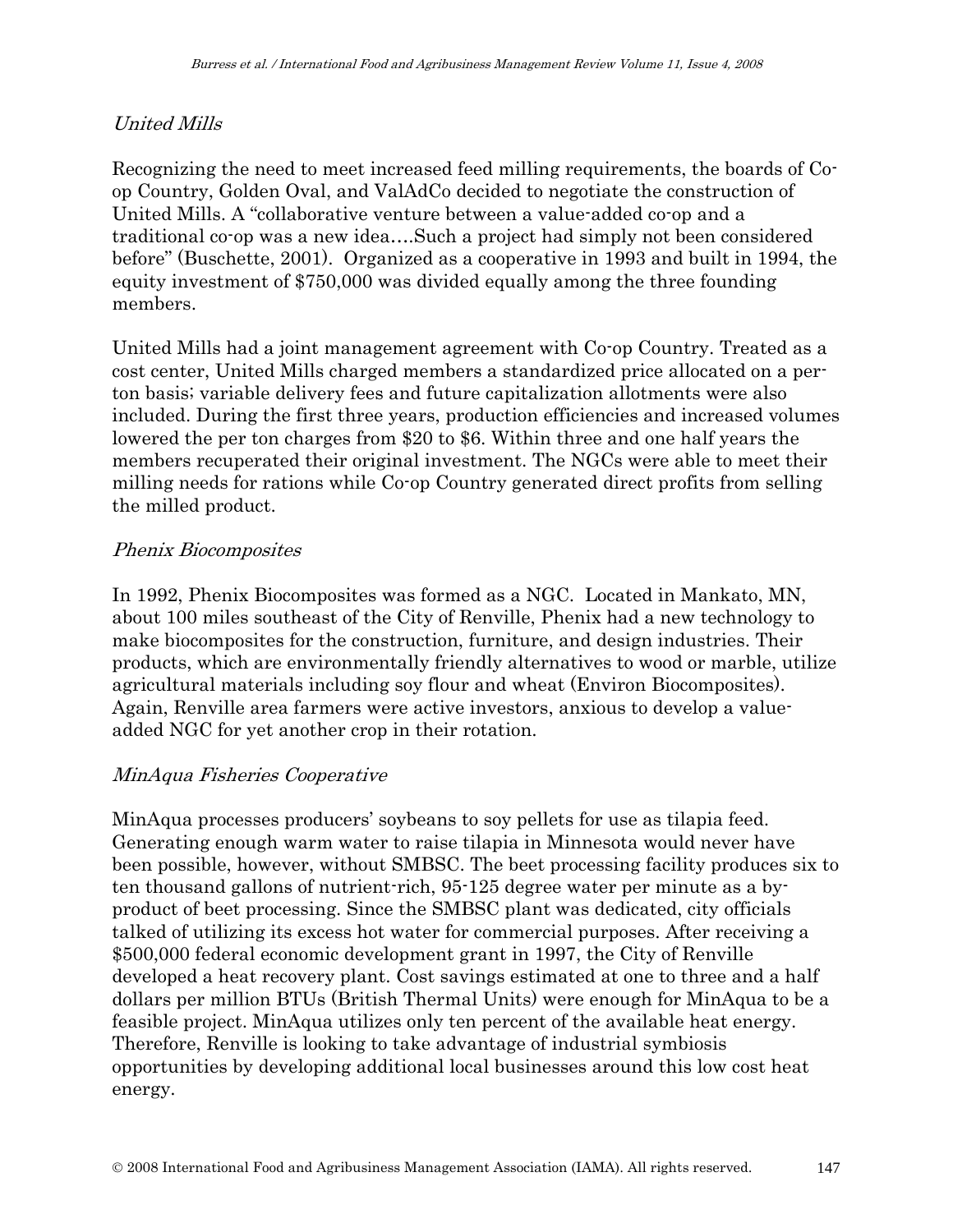# **Understanding the Renville Phenomena**

As discussed above, Renville NGCs share many characteristics. All are producerowned, pursue "value-added" strategies, are run by demanding, active investors, and – most importantly – have adopted the "new generation" organizational structure. The geographic concentration of such firms can hardly be coincidence. As in any cluster, the firms derive benefits resulting from their strategic relationships and their proximity. Indeed, Renville's cooperatives have a lengthy history of interorganizational collaboration – not just in terms of co-investment, but also in terms of overlapping board appointments and working together to utilize co-products.

MinAqua utilizes wastewater from SMSBC, turning the warm, nutrient-rich water into a valuable input. Other co-products have proven to be profitable and resulted in high local demand. For example, Co-op Country has developed a manure management program to help area livestock producers comply with environmental regulations (Stefanson, Fulton and Harris, 1995). The program removes manure from local livestock or aquaculture cooperatives and incorporates it into a fertilizer mix to sell to their members (City of Renville; Stefanson, et al., 1995). This program serves local farmers' demand for fertilizer. In the case of chicken litter, demand is high enough that there is "a waiting list for the litter" (City of Renville).

Buschette reports that some farmers' only regret is that "they cannot sell more corn to the co-op," suggesting that local demand for the development of additional NGCs is still high. Farmers perceive the NGC as an opportunity to invest in ventures that generate a market for their agricultural goods, benefit the local community, and preserve the family farm. The brisk wave of cooperative development did, however, leave some pockets too thin to invest in later ventures such as MinAqua. Many individuals or families that invested in one NGC, invested in several ventures (Looker, 1999 ).

An investment in an NGC is now seen as a "proven investment." And, some young producers are able to borrow from banks to invest in a large, cooperative venture whereas they would not qualify for funds for such risky endeavors on their own. Cooperation and collaboration, in itself, may also be an investment. Does a long history of cooperation serve as an investment in social capital, increasing the community's capability of pursuing collective entrepreneurial strategies? Can successful attempts at cooperation be seen as an investment upon which subsequent cooperative endeavors, familiar with local successes, are able to capitalize? Studying communities such as Renville may inform this question.

# **Continuing Innovation: Success or Failure?**

Clusters of organizations sharing similar characteristics provide a rich setting for research on networks, alliances, clusters, and other forms of inter-firm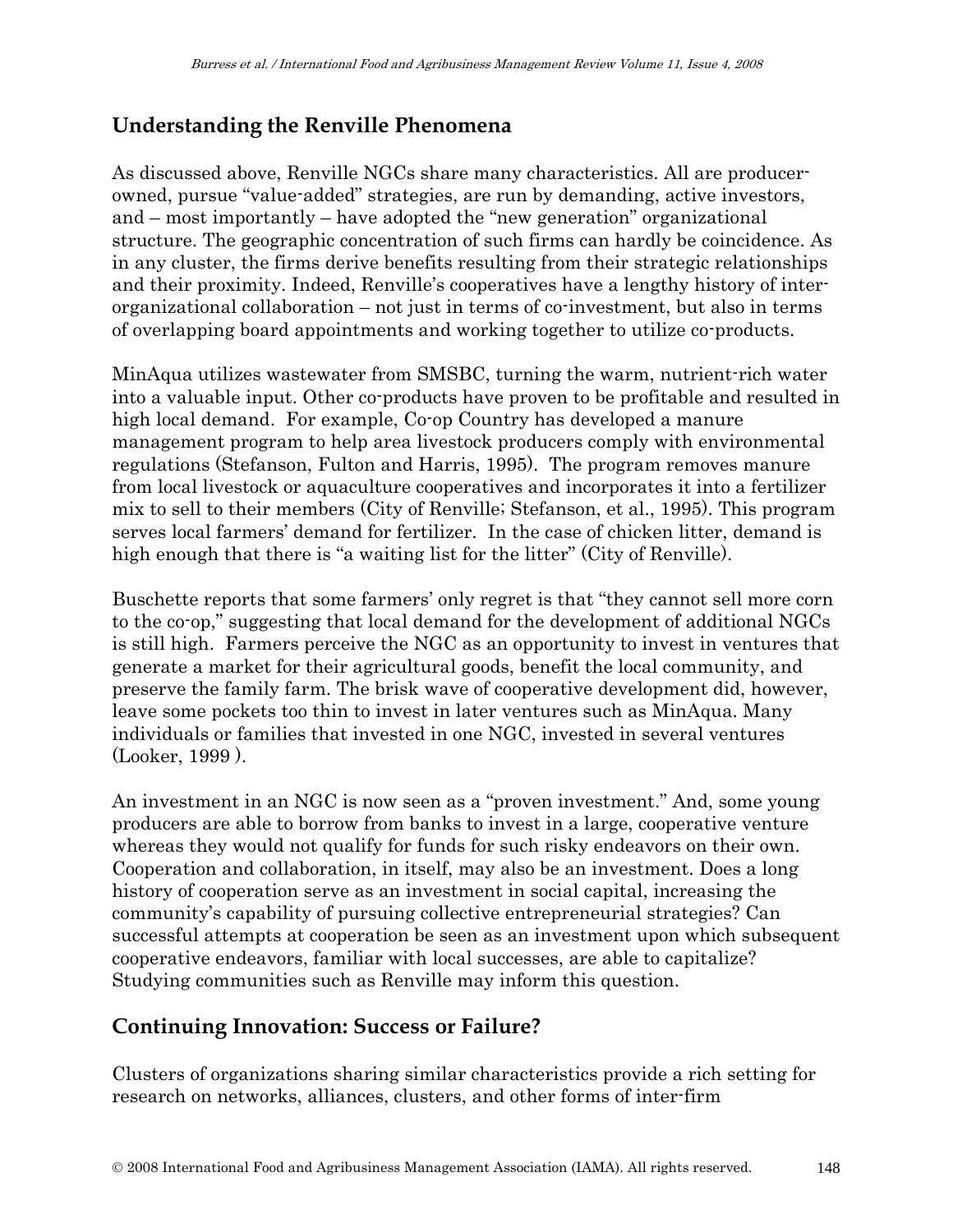collaboration. Many of the factors cited in existing research on clusters – knowledge spillovers, scale economies, learning by doing, and path dependence – are important elements of the Renville story. Moreover, Renville's experience allows us to analyze several layers of changes in governance structure over time.

After a steep rise in corn prices, a glut of corn syrup in the market, and weak delivery contracts, MCP was forced to look beyond their members for capital investment. MCP converted to a Limited Liability Company (LLC) in 2000, appearing to begin a successful turnaround. However, in 2002, MCP members voted to sell to Archer Daniels Midland Corporation for \$756 million (Powell, 2003). While some sellers viewed MCP as a success due to high levels of returns on their initial investment, many producer-members were disheartened at the loss of local ownership and control of the facility.

Golden Oval Eggs has also converted to a primarily producer-owned LLC as a means to access additional equity capital. Considering these conversions, several questions arise. Is the NGC a stable form of organization, or merely a transitional form between the cooperative and the investor-owned corporation? Indeed, both Golden Oval and Minnesota Corn Processors, despite success as NGCs, converted to LLCs. Is this the future for the remaining NGCs as well? If so, does conversion to an investor-owned entity constitute further innovation? Or, does it constitute cooperative failure? Opinions differ among academics and investors[2](#page-22-0).

### **Organizational Innovation, Local Clusters, and Secure Markets for Production**

The experience of producers in Renville, MN suggests that organizational innovation, in addition to technological innovation, plays an important role in enabling farmers to remain competitive in the global marketplace. Organizational innovation that promotes local ownership allows residual profits to return to the producer's community. This is an exciting alternative to industrial park development which often generates employment, but transfers profits to investors outside the local area.

We look back over Renville's history of collective action among producers in an effort to understand the key factors that led to their success. What specialized knowledge, distinctive attributes, or unique resources led to the emergence of this cluster of organizational innovation? Can similar clusters of producer-ownership be replicated in other areas? If so, what spurs multiple producers to investment in locally-owned and controlled organizations? By answering these questions, today's

 $\overline{a}$ 

<span id="page-22-0"></span><sup>&</sup>lt;sup>2</sup> Please refer to LeVay (1983) for a discussion of cooperative objectives. By understanding a cooperatives objectives, we may begin to define success, innovation, and failure. LeVay, C. "Agricultural Co-operative Theory: A Review." *Journal of Agricultural Economics* 34, no. 1 June (1983): 1-44.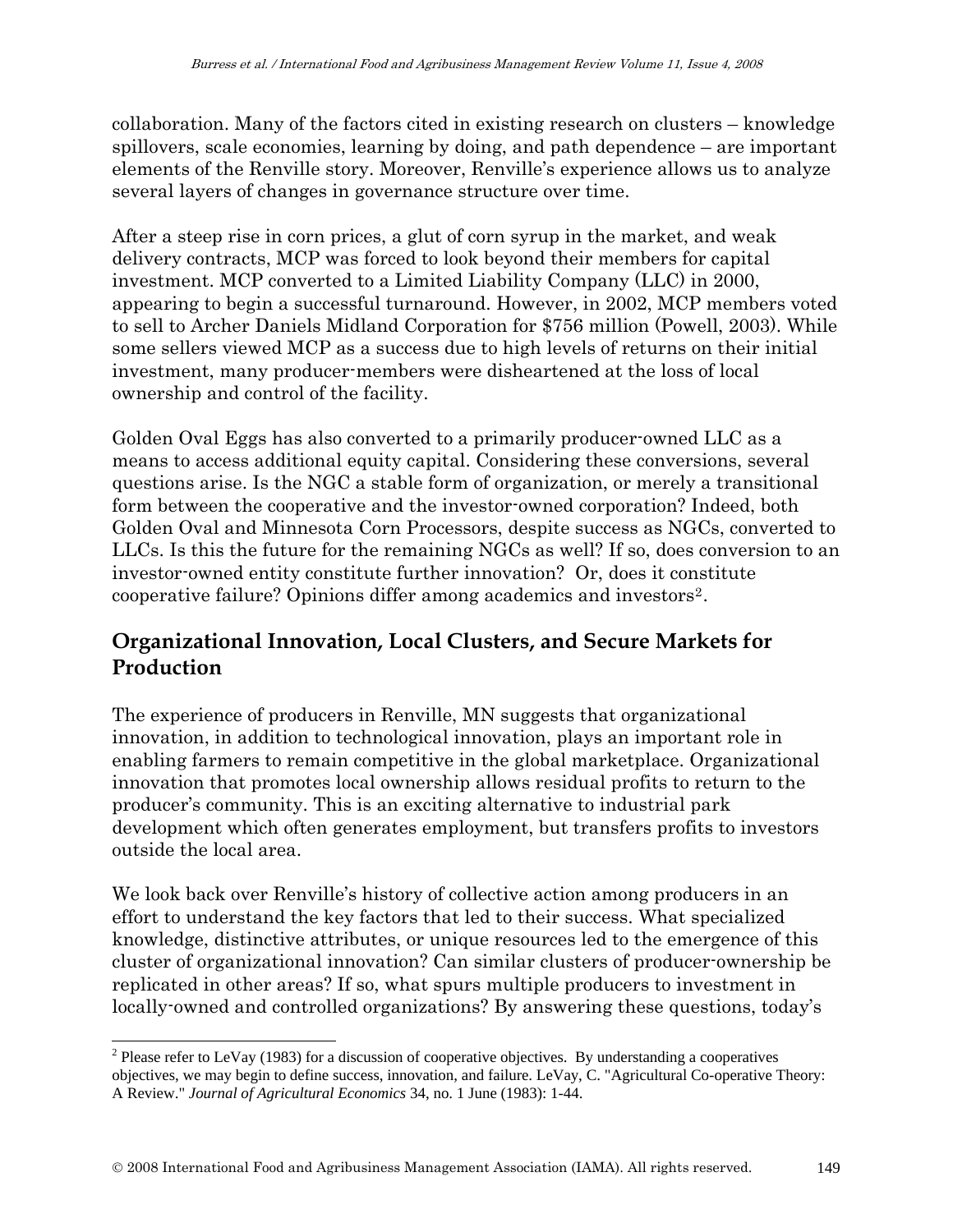farmers can develop mechanisms for vertical investment and integration, allowing them to secure sustainable markets and higher returns for their production.

#### **References**

- Arrow, K. J. "The Economic Implications of Learning by Doing." Review of Economic *Studies* 29, no. 3 June (1962): 155-73.
- Brester, G., and M. Boland. "The Rocky Mountain Sugar Growers' Cooperative: 'Sweet' or 'Sugar-Coated' Visions of the Future?" Review of Agricultural Economics 26, no. 2 (2004): 287-302.
- Buschette, P. (2001) Golden Oval. Macomb, IL, Illinois Institute for Rural Affairs, pp. 33-42.
- Cattanach, A., A. Dexter, and E. Oplinger. "Sugarbeets." University of Wisconsin-Madison Extension Service July (1991).
- City of Renville. "Co-op Capital of The USA." City Webpage.
- Cook, M., and C. Iliopoulos. "Beginning to Inform the Theory of the Cooperative Firm: Emergence of the New Generation Cooperative." The Finnish Journal of Business Economics April (1999): 525-535.
- Cook, M. L. "The Future of U.S. Agricultural Cooperatives: A Neo-Institutional Approach." American Journal of Agricultural Economics 77, no. 5 December (1995): 1153-59.
- Egerstrom, L. Make No Small Plans: A Cooperative Revival for Rural America. Rochester, MN: Lone Oak Press, Ltd, 1994.
- Environ Biocomposites. "Environ Company Background." <http://www.environbiocomposites.com/background.php>.
- Folsom, J. "Measuring the Economic Impact of Cooperatives in Minnesota." Rep. 200 December (2003).
- Fujita, M., P. Krugman, and A. J. Venables. The Spatial Economy: Cities, Regions, and International Trade. Cambridge, MA: MIT Press, 2001.
- Gerber, A. (1996) The Practical Approach to New Generation Cooperatives: An Exchange of Cooperative Experience from Renville, Minnesota. St. Paul, MN, Minnesota Association of Cooperatives.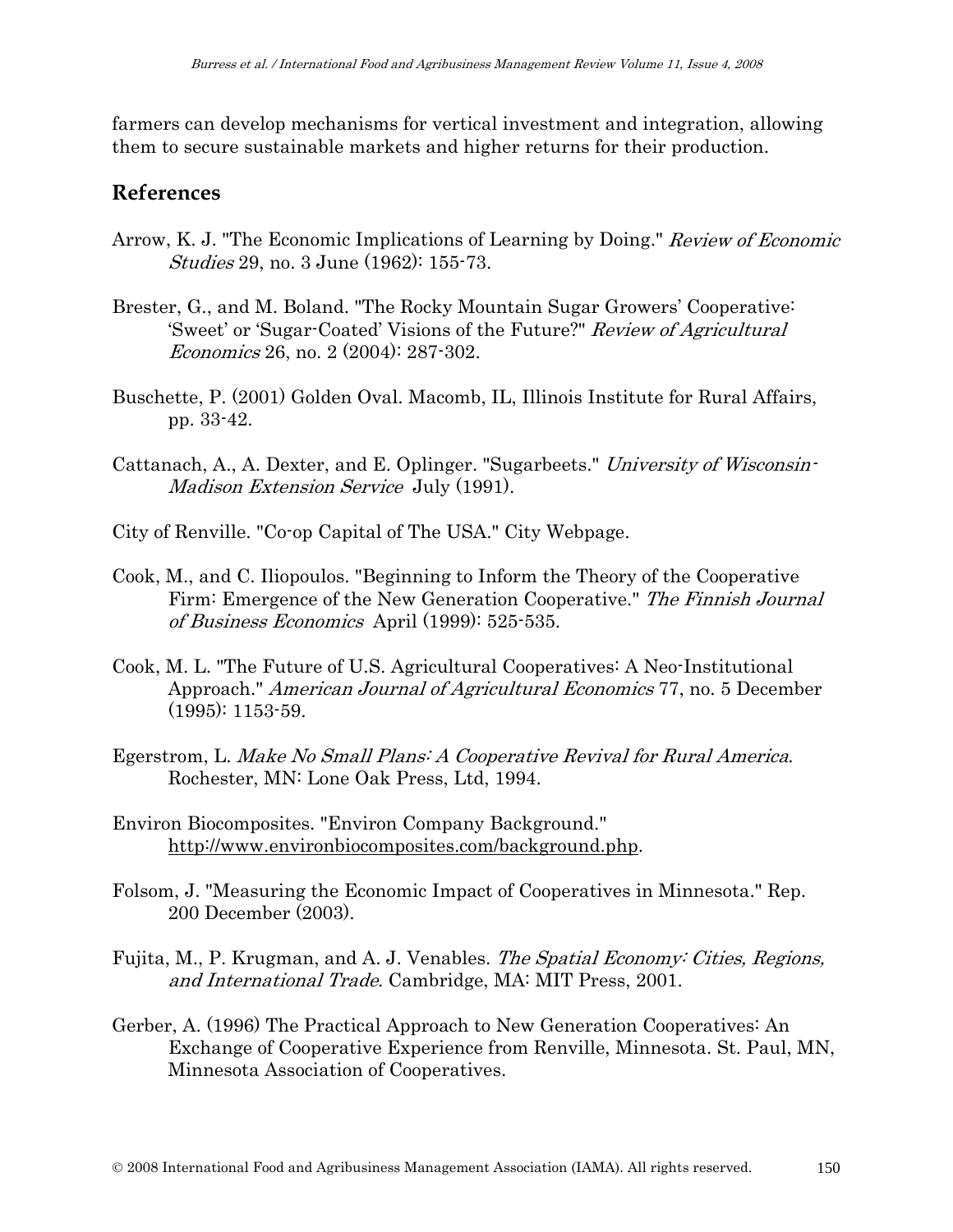Golden Oval Eggs. "Mission." [http://goldenovaleggs.com/sections/company/mission.htm.](http://goldenovaleggs.com/sections/company/mission.htm)

- Goldsmith, P., and H. Gow. "Strategic Positioning Under Agricultural Structural Change: A Critique of Long Jump Co-operative Ventures." International Food and Agricusiness Management Review 8, no. 2 (2005): 41-61.
- Gompers, P., J. Lerner, and D. Scharfstein. "Entrepreneurial Spawning: Public Corporations and the Genesis of New Ventures, 1986 to 1999." The Journal of Finance 60, no. 2 (2005).
- Harris, A., B. Stefanson, and M. Fulton. "New Generation Cooperatives and Cooperative Theory." Journal of Cooperatives 11 (1996): 15-29.
- Kotov, I. (2001) New Generation Cooperatives: A Short History of the Idea and the Enterprise. Macomb, IL, Illinois Institute for Rural Affairs, pp. 19-32.
- LeVay, C. "Agricultural Co-operative Theory: A Review." Journal of Agricultural Economics 34, no. 1 June (1983): 1-44.
- Looker, D. "Unite for success: Value-added co-ops help families capture greater margin in the food chain." Successful Farming Online (1999): <http://www.agriculture.com/sfonline/sf/1999/special/hope/coop.html>.

Losure, M. (1999) Renville County's Lagoon Blues, Minnesota Public Radio.

Marshall, A. Principles of Economics. London: Macmillan and Co., Ltd., 1890.

- Merrett, C., et al. Directory of Closed-Membership Producer Cooperatives: New Generation Cooperatives and Limited Liability Companies in the United States and Canada. Macomb, IL: Illinois Institute for Rural Affairs, 2003.
- Milgrom, P., and J. Roberts. *Economics, Organization and Management*. Englewood Cliffs, N.J: Prentice Hall, 1992.
- Minnesota Historical Society. "American Crystal Sugar Company: An Inventory of Its Records at the Minnesota Historical Society." Inventory available at [http://www.mnhs.org/library/findaids/00341.html.](http://www.mnhs.org/library/findaids/00341.html)
- National Agricultural Statistics Service. 2002 Census of Agriculture: County Profile; Renville, Minnesota. Washington, D.C.: United States Department of Agriculture, 2002.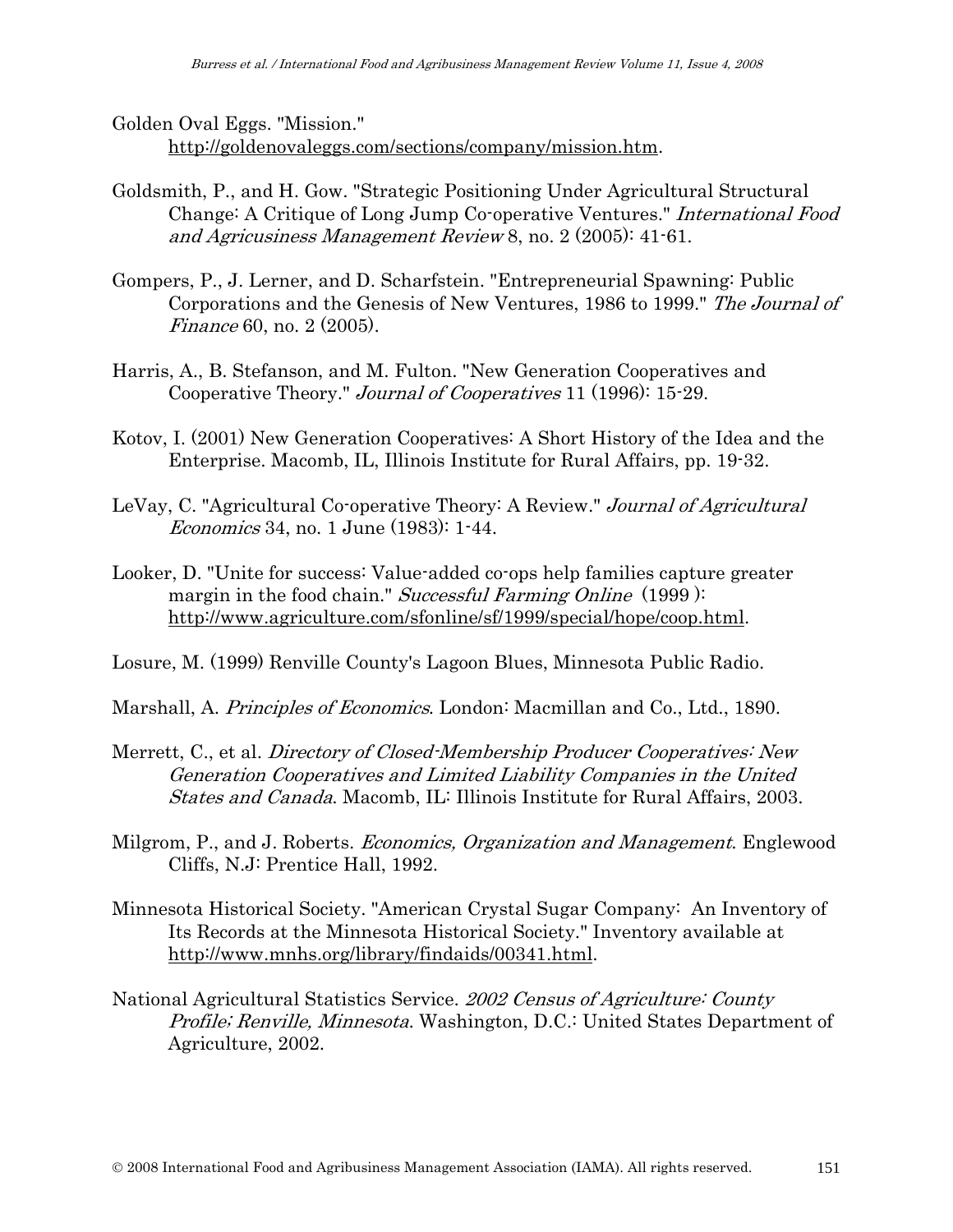- Patrie, W. "Cloverdale Growers Alliance Cooperative: Creating a Bright Future by Connecting With the Past." Journal of Cooperative Development 1, no. 4 (1999).
- Polanyi, M. The Tacit Dimension. New York: Doubleday, 1966.
- Porter, M. "Clusters and the New Economics of Competition." Harvard Business Review November/December (1998): 77-90.
- Powell, J. Fields of Controversy. Marshall, MN: Star Tribune, January 26 2003.
- Southern Minnesota Sugar Cooperative. "Facts about…Sugarbeets and Beet Sugar." <http://www.sbreb.org/brochures/SugarCoop/index.htm>.
- Stefanson, B., M. Fulton, and A. Harris. "New Generation Co-operatives: Rebuilding Rural Economies." Centre for the Study of Co-operatives, University of Saskatchewan September (1995).
- Thompson, D. J. "Italy's Emilia Romagna, Clustering Co-op Development." Cooperative Grocer 109 November-December (2003).
- Tong, L. "The Property Rights Fundamentals of a New Form of Agricultural Collective Action: The New Generation Cooperative." MA, University of Missouri-Columbia, 1997.
- Trucano, M. Southern Minnesota Beet Sugar Cooperative: A History of The Early Years. Renville, MN: Southern Minnesota Beet Sugar Cooperative, 1997.
- University Archives. A Guide to the Collections of the Red River Valley Sugarbeet Growers Association. Moorhead, MN: Minnesota State University, Northwest Minnesota Historical Center Revised December 2002.
- University of Manitoba. New Generation Cooperative on the Northern Plains. Winnipeg, Manitoba, CA: Department of Agricultural Economics and Farm Management.
- Volkin, D., and H. Bradford. American Crystal Sugar: Its Rebirth as a Cooperative: Farmer Cooperative Service, United States Department of Agriculture,98, June 1975.
- Williamson, O. E. The Mechanisms of Governance. New York: Oxford University Press, 1996.